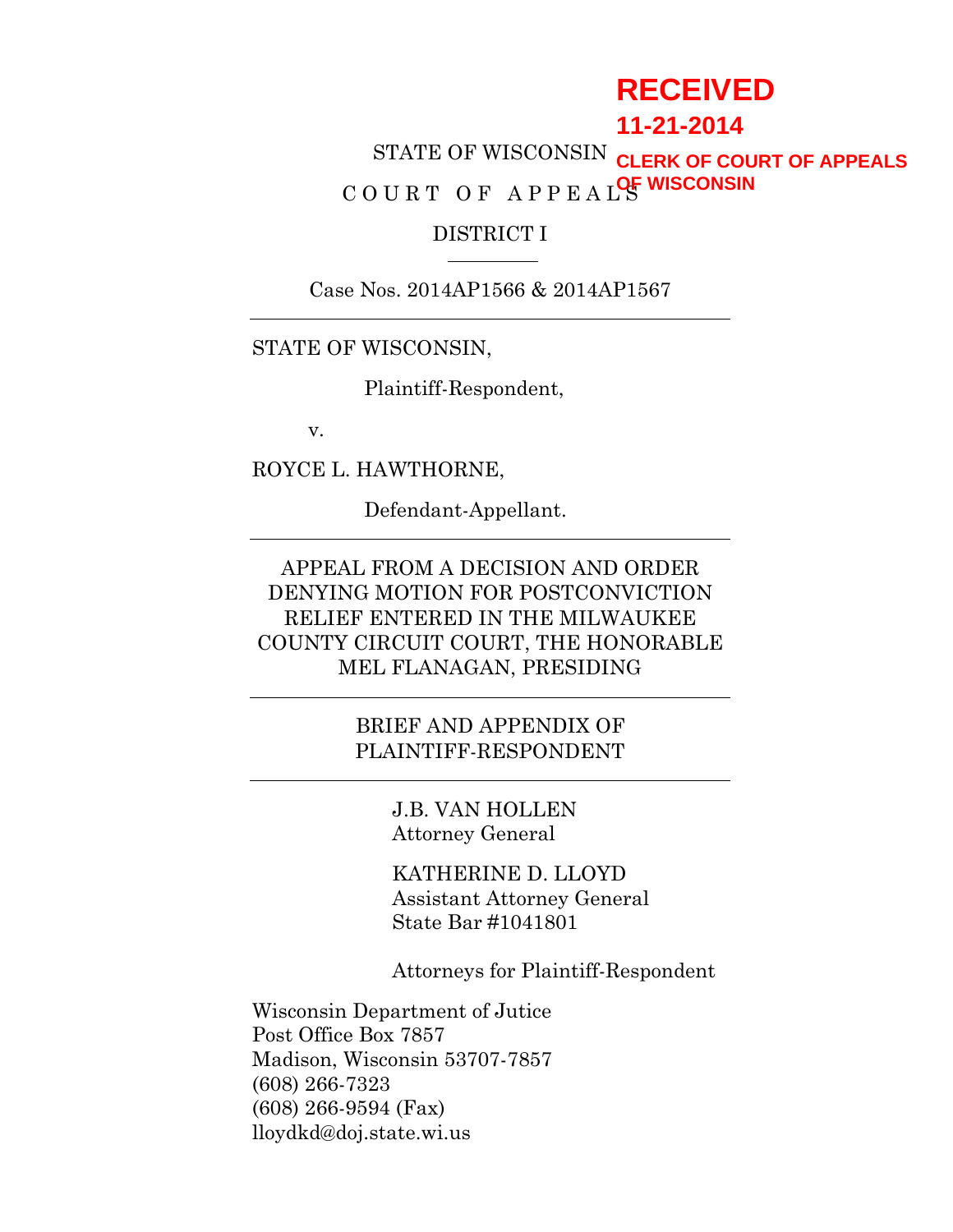## TABLE OF CONTENTS

| STATEMENT ON ORAL                                                                                                    |
|----------------------------------------------------------------------------------------------------------------------|
| ARGUMENT AND PUBLICATION 1                                                                                           |
|                                                                                                                      |
| STATEMENT OF THE CASE:<br>FACTS AND PROCEDURAL HISTORY  2                                                            |
|                                                                                                                      |
| Hawthorne's ineffective assistance of<br>counsel claims are without merit2                                           |
|                                                                                                                      |
|                                                                                                                      |
| C. Hawthorne has not shown deficient<br>performance or prejudice from any of<br>his postconviction counsel's alleged |
| 1. Trial counsel's opening and closing                                                                               |
| 2.                                                                                                                   |
|                                                                                                                      |
| Reasonable doubt instruction 13<br>4.                                                                                |
| 5.                                                                                                                   |
| 6.                                                                                                                   |
| 7.                                                                                                                   |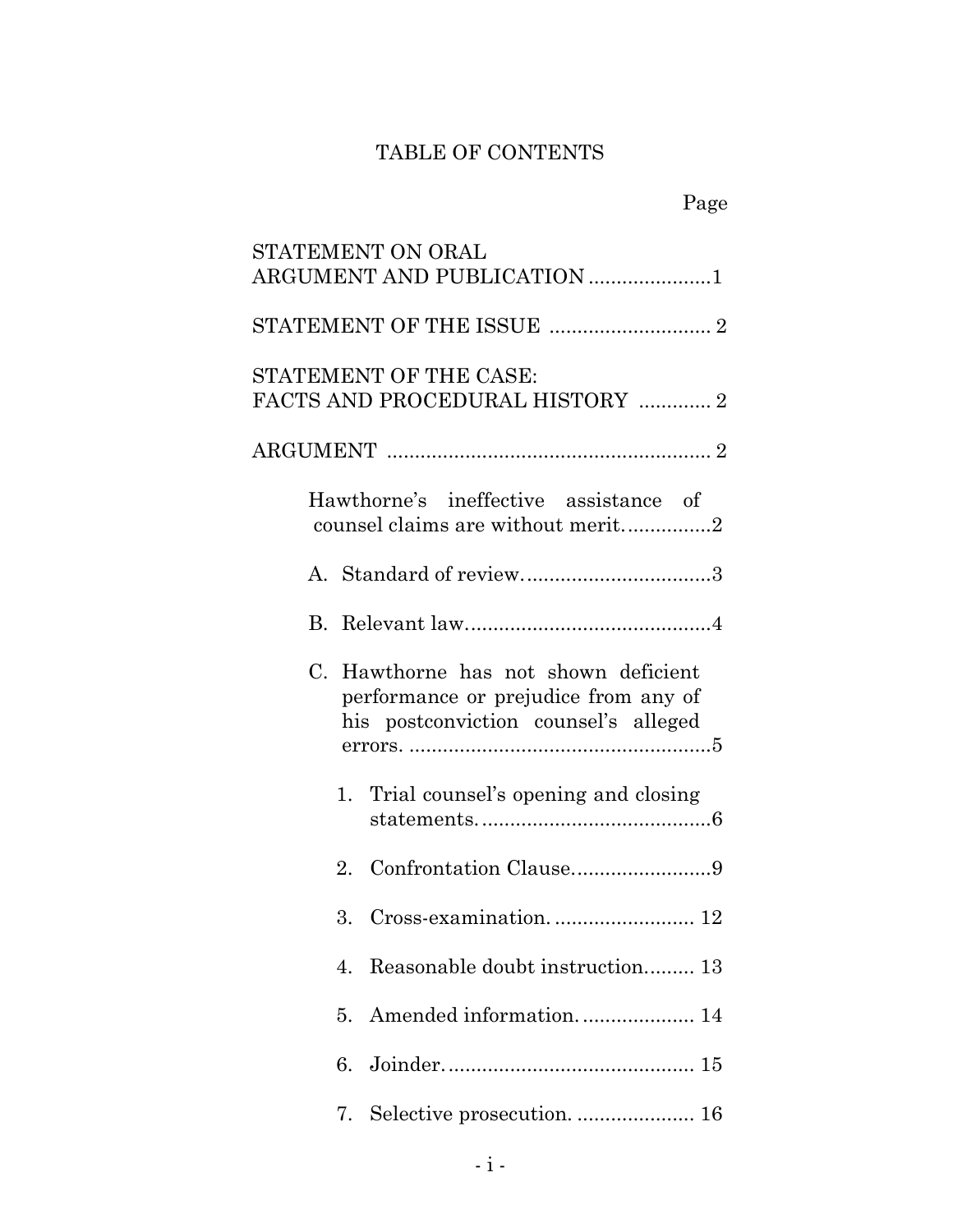| 8. State's opening statement and                                                                                                                             |
|--------------------------------------------------------------------------------------------------------------------------------------------------------------|
|                                                                                                                                                              |
| D. Hawthorne has not demonstrated<br>appellate counsel was ineffective 18                                                                                    |
|                                                                                                                                                              |
| <b>CASES CITED</b>                                                                                                                                           |
| In re Commitment of Taylor,<br>2004 WI App 81, 272 Wis. 2d 642,                                                                                              |
| State ex rel. Panama v. Hepp,<br>2008 WI App 146, 314 Wis. 2d 112,                                                                                           |
| State ex rel. Rothering v. McCaughtry,<br>205 Wis. 2d 675,                                                                                                   |
| State v. Anderson,<br>2006 WI 77, 291 Wis. 2d 673,<br>717 N.W.2d 74,<br>overruled on other grounds by<br>State v. Alexander,<br>2013 WI 70, 349 Wis. 2d 327, |
| State v. Baldwin,<br>2010 WI App 162, 330 Wis. 2d 500,                                                                                                       |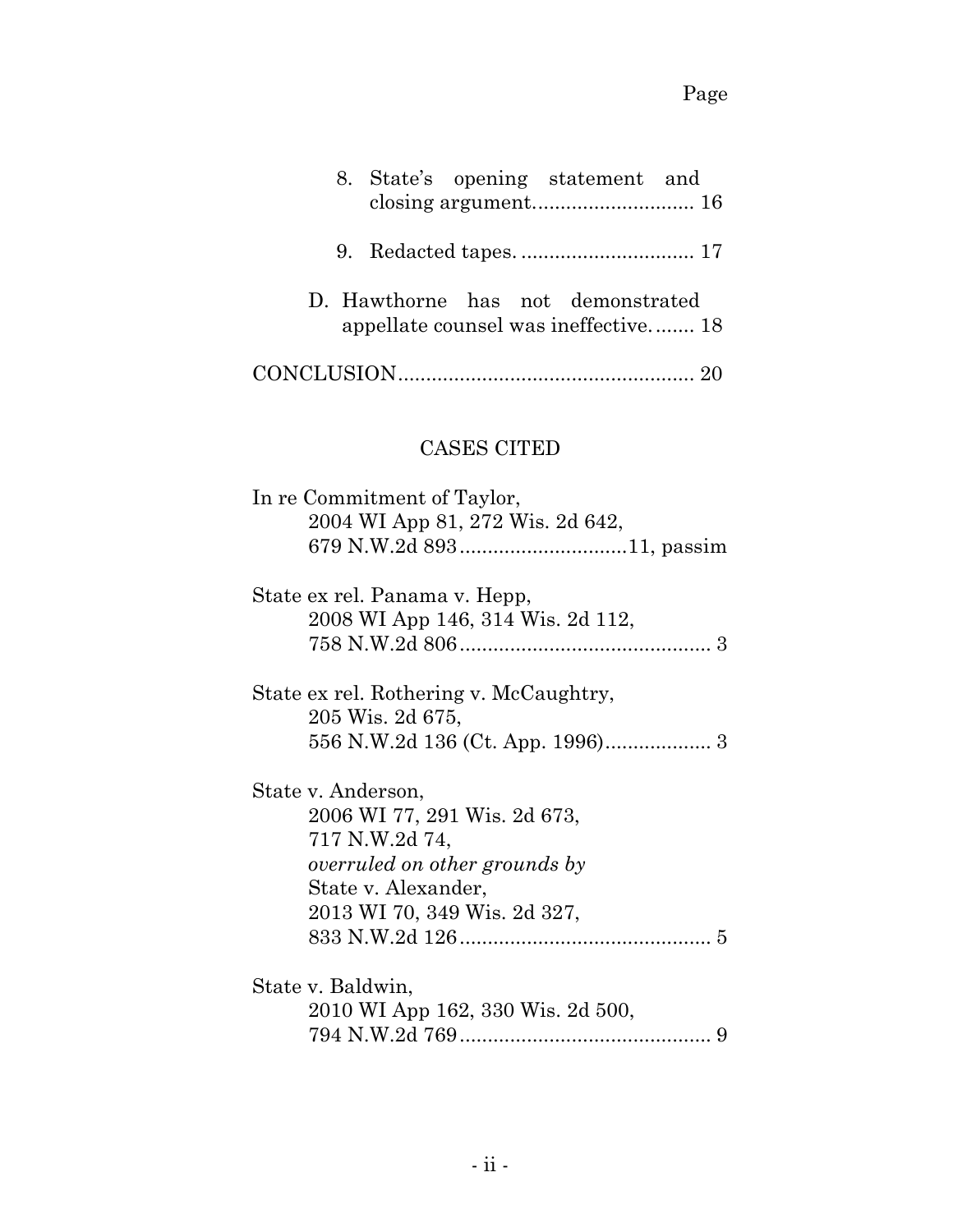| State v. Champlain,<br>2008 WI App 5, 307 Wis. 2d 232,                            |  |
|-----------------------------------------------------------------------------------|--|
| State v. Hall,<br>103 Wis. 2d 125,                                                |  |
| State v. King,<br>2005 WI App 224, 287 Wis. 2d 756,                               |  |
| State v. Knight,<br>168 Wis. 2d 509,                                              |  |
| State v. Lammers,<br>2009 WI App 136, 321 Wis. 2d 376,                            |  |
| State v. Pettit,<br>171 Wis. 2d 627,                                              |  |
| State v. Roberson,<br>2006 WI 80, 292 Wis. 2d 280,                                |  |
| State v. Toliver,<br>187 Wis. 2d 346,<br>523 N.W.2d 113 (Ct. App. 1994)11, passim |  |
| State v. Wolff,<br>171 Wis. 2d 161,<br>491 N.W.2d 498 (Ct. App. 1992) 16          |  |
| State v. Ziebart,<br>2003 WI App 258, 268 Wis. 2d 468,                            |  |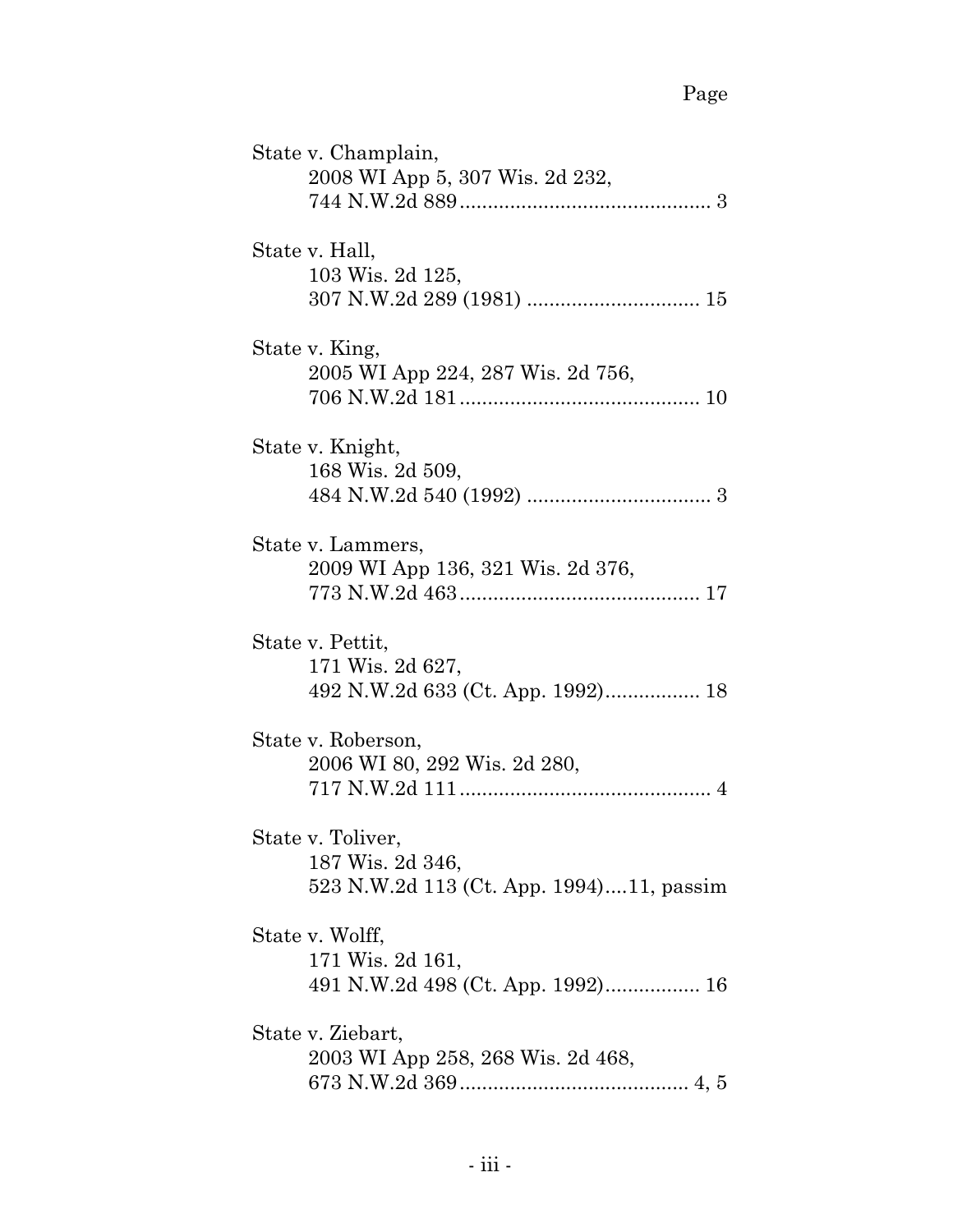| Strickland v. Washington, |  |
|---------------------------|--|
| <b>STATUTES CITED</b>     |  |
|                           |  |
|                           |  |
|                           |  |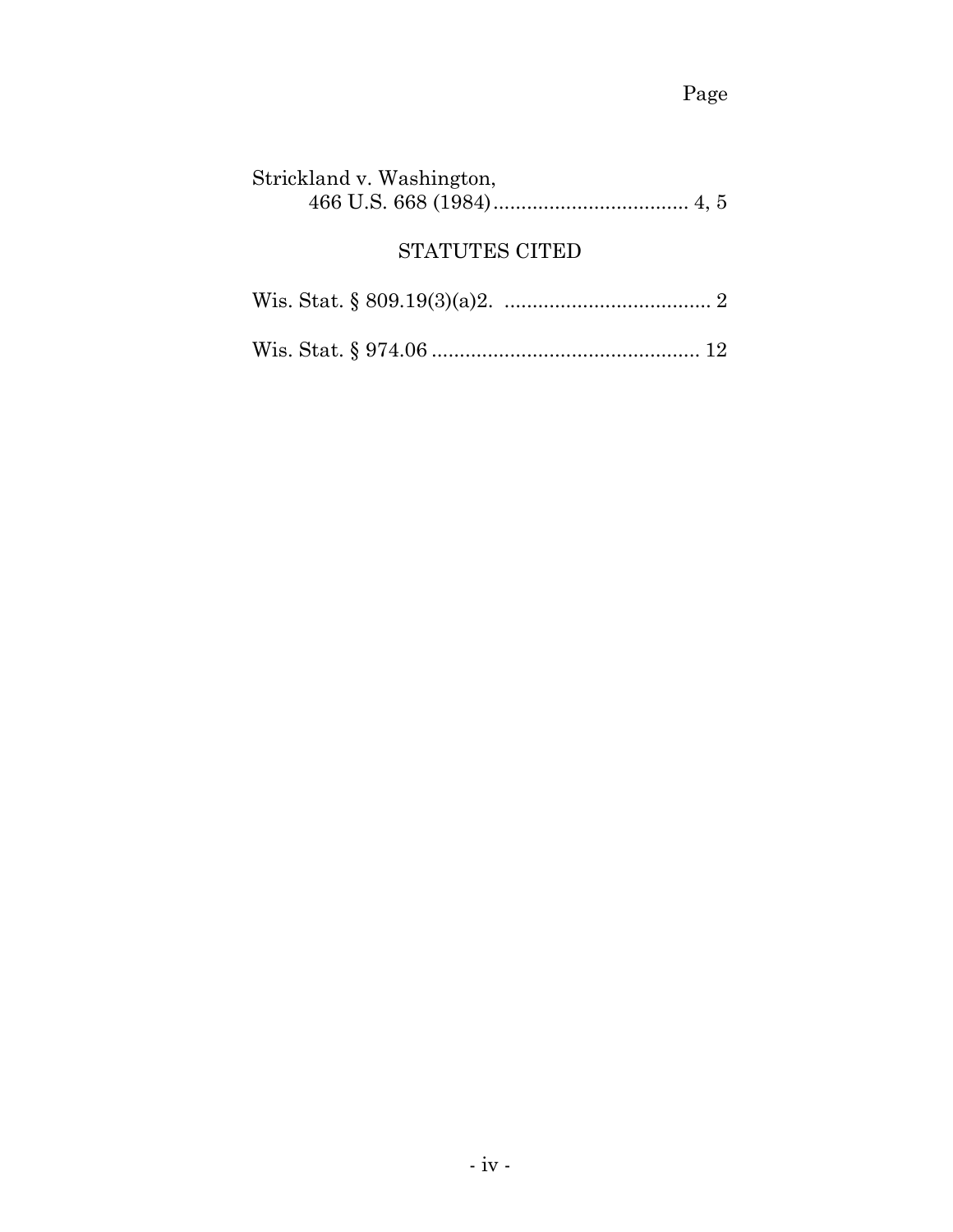#### STATE OF WISCONSIN

C O U R T O F A P P E A L S

#### DISTRICT I

Case Nos. 2014AP1566 & 2014AP1567

STATE OF WISCONSIN,

Plaintiff-Respondent,

v.

ROYCE L. HAWTHORNE,

Defendant-Appellant.

APPEAL FROM A DECISION AND ORDER DENYING MOTION FOR POSTCONVICTION RELIEF ENTERED IN THE MILWAUKEE COUNTY CIRCUIT COURT, THE HONORABLE MEL FLANAGAN, PRESIDING

> BRIEF AND APPENDIX OF PLAINTIFF-RESPONDENT

### **STATEMENT ON ORAL ARGUMENT AND PUBLICATION**

This case can be resolved on the briefs by applying well-established legal principles to the facts; accordingly, the State requests neither oral argument nor publication.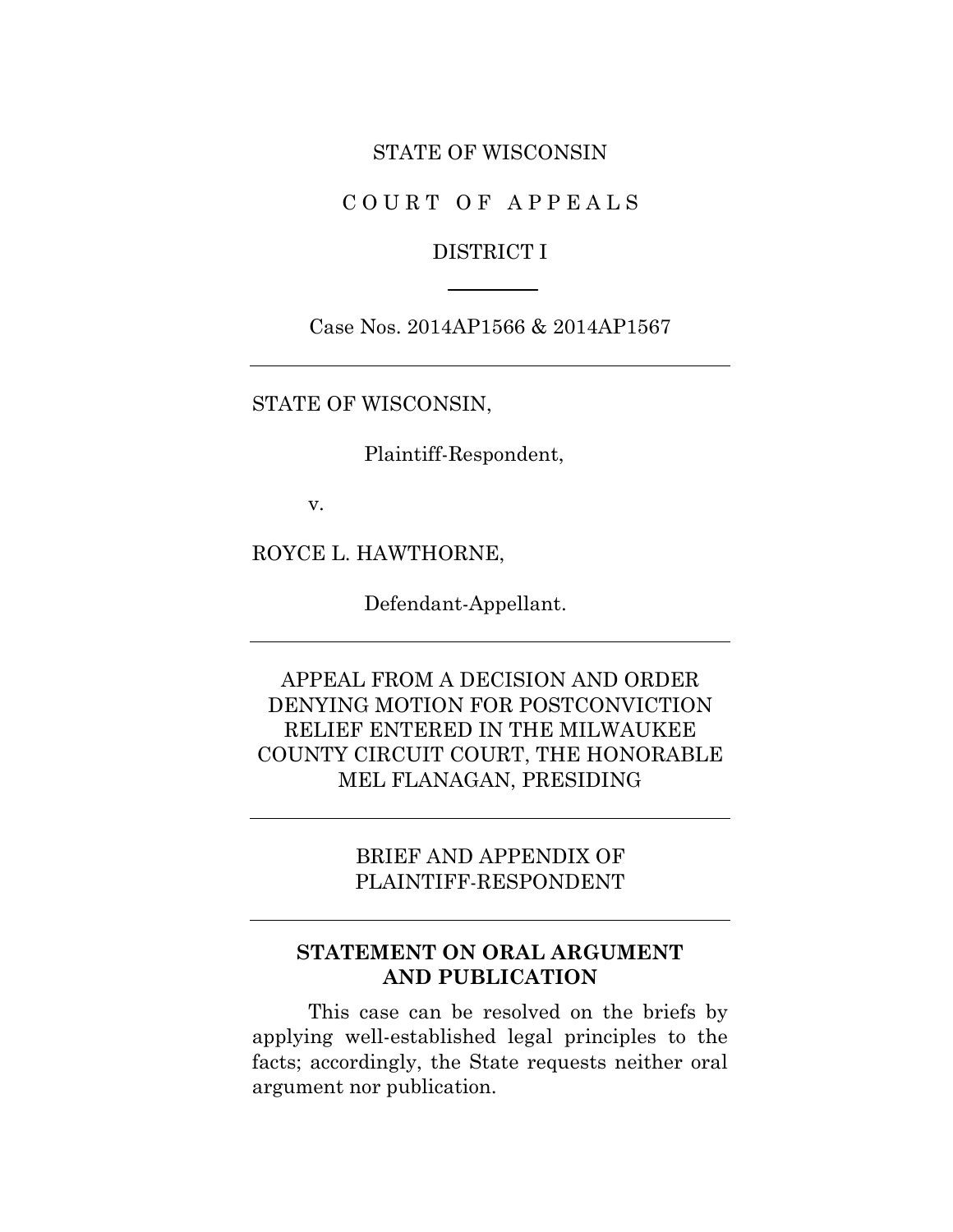#### **STATEMENT OF THE ISSUE**

To prove a claim of ineffective assistance of counsel, a defendant must show that counsel's performance was both deficient and prejudicial. Here, Royce L. Hawthorne has neither shown deficiency nor prejudice. Has Hawthorne shown counsel was ineffective?

### **STATEMENT OF THE CASE: FACTS AND PROCEDURAL HISTORY**

Defendant-Appellant Royce L. Hawthorne's statement of the case is sufficient to frame the issues for review. As Respondent, the State exercises its option not to present a full statement of the case, but will supplement facts as needed in its argument. *See* Wis. Stat. § (Rule) 809.19(3)(a)2.

#### **ARGUMENT**

## **Hawthorne's ineffective assistance of counsel claims are without merit.**

Hawthorne argues his postconviction counsel was ineffective for failing to challenge trial counsel's: (1) opening and closing statements; (2) failure to object to the applicability of the forfeiture by wrongdoing exception on Confrontation Clause grounds; (3) failure to adequately cross-examine a witness; (4) failure to object to the reasonable doubt jury instruction; (5) failure to object to the amended information; (6) failure to object to joinder; (7) failure to object to the State's selective prosecution; and (8) failure to object to the State's opening and closing statements.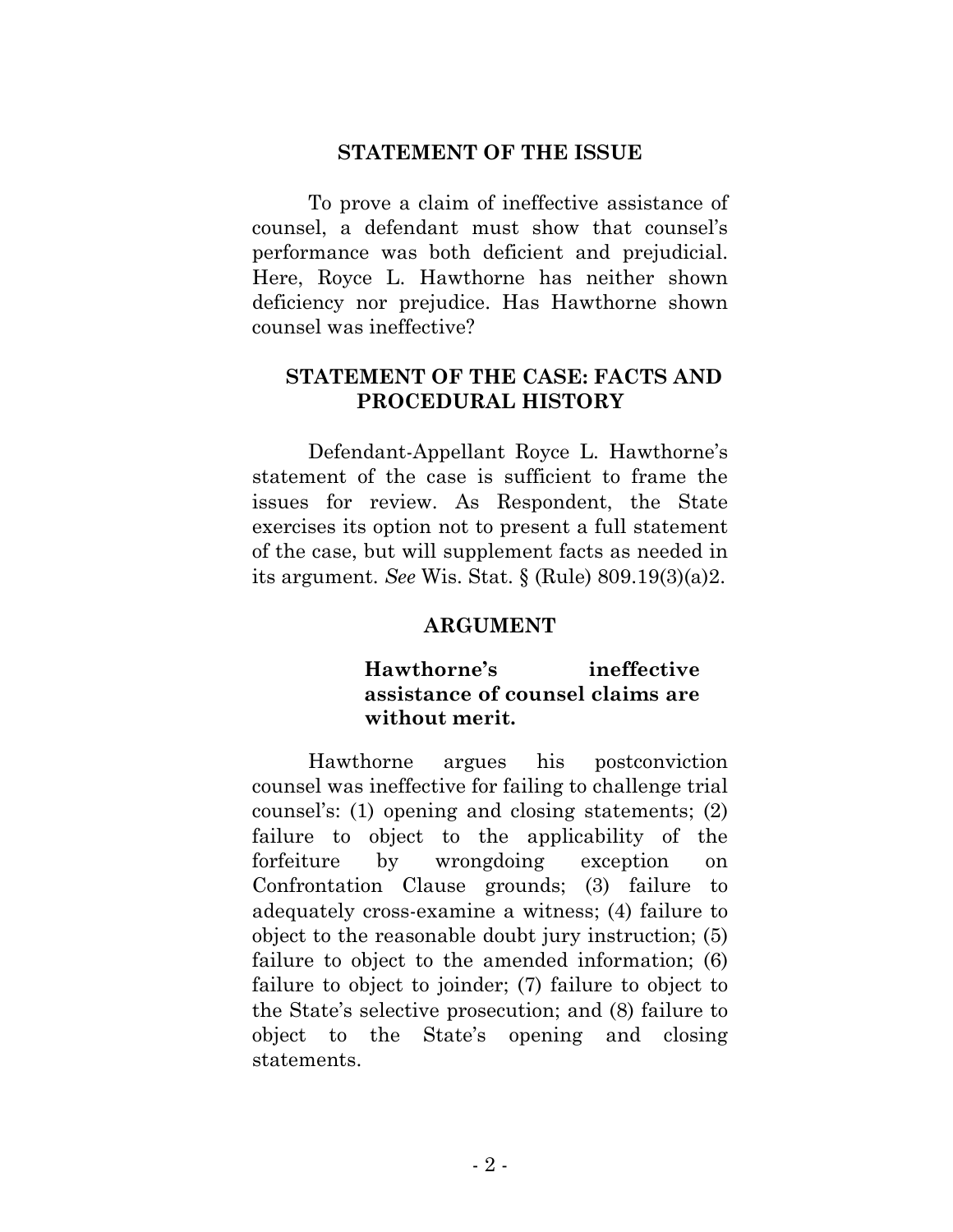Hawthorne also argues that postconviction counsel should have argued that the evidence against him was insufficient, the court improperly ordered the jail recordings redacted, the State failed to properly authenticate the recordings, and the State failed to show Hawthorne caused the witnesses' unavailability.

As a preliminary matter, the State notes that Hawthorne's arguments described in the preceding paragraph actually concern appellate counsel, not postconviction counsel. As such, those arguments should have been raised in a *Knight*<sup>1</sup> petition, not the *Rothering*<sup>2</sup> petition that Hawthorne filed in the circuit court, which is now on review here. *See State ex rel. Panama v. Hepp*, 2008 WI App 146, ¶¶1, 8, 9, 314 Wis. 2d 112, 758 N.W.2d 806. Despite this, the State shall address the claims as if Hawthorne had followed the proper procedural rules.

#### **A. Standard of review.**

"Appellate review of an ineffective assistance of counsel claim presents a mixed question of fact and law." *State v. Champlain*, 2008 WI App 5, ¶19, 307 Wis. 2d 232, 744 N.W.2d 889. A trial court's findings of fact are reviewed for clear error, but whether counsel's performance is constitutionally infirm is a question of law, reviewed de novo. *Id.*

<sup>1</sup> *State v. Knight*, 168 Wis. 2d 509, 484 N.W.2d 540 (1992).

<sup>2</sup> *State ex rel. Rothering v. McCaughtry*, 205 Wis. 2d 675, 556 N.W.2d 136 (Ct. App. 1996).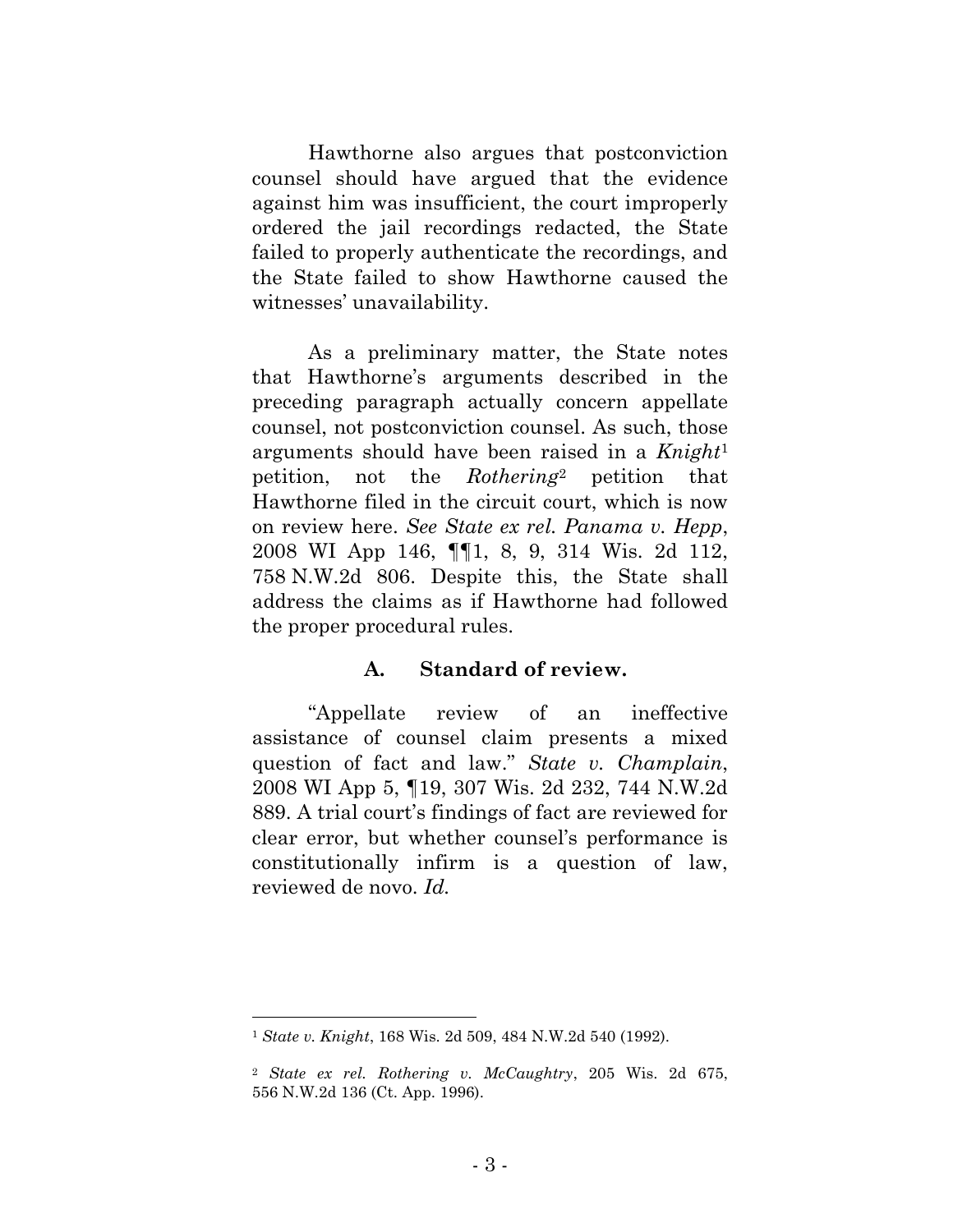## **B. Relevant law.**

"Wisconsin applies the two-part test described in *Strickland* [*v. Washington*] <sup>3</sup> for evaluating claims of ineffective assistance of counsel." *State v. Roberson*, 2006 WI 80, ¶28, 292 Wis. 2d 280, 717 N.W.2d 111 (footnote added). A defendant claiming ineffective assistance of counsel must show, first, that counsel's performance was deficient and, second, that the deficient performance prejudiced the defense. *Strickland v. Washington*, 466 U.S. 668, 687 (1984).

In arguing that postconviction counsel was ineffective for failing to adequately challenge the ineffectiveness of trial counsel, a defendant must establish that trial counsel's performance was deficient and that he was prejudiced by that deficiency. *See State v. Ziebart*, 2003 WI App 258, ¶15, 268 Wis. 2d 468, 673 N.W.2d 369.

With respect to the "performance" prong of the test, "[t]he proper measure of attorney performance remains simply reasonableness under prevailing professional norms." *Strickland*, 466 U.S. at 688. Reviewing courts are strongly cautioned to avoid gratuitous second-guessing after a defense ultimately proves to be unsuccessful: "Judicial scrutiny of counsel's performance must be highly deferential. . . . [T]he defendant must overcome the presumption that, under the circumstances, the challenged action 'might be considered sound trial strategy.'" *Id*. at 689 (citation omitted). "[C]ounsel is strongly presumed to have rendered adequate assistance and made all significant decisions in the exercise of reasonable professional judgment." *Id*. at 690.

<sup>3</sup> *Strickland v. Washington*, 466 U.S. 668 (1984).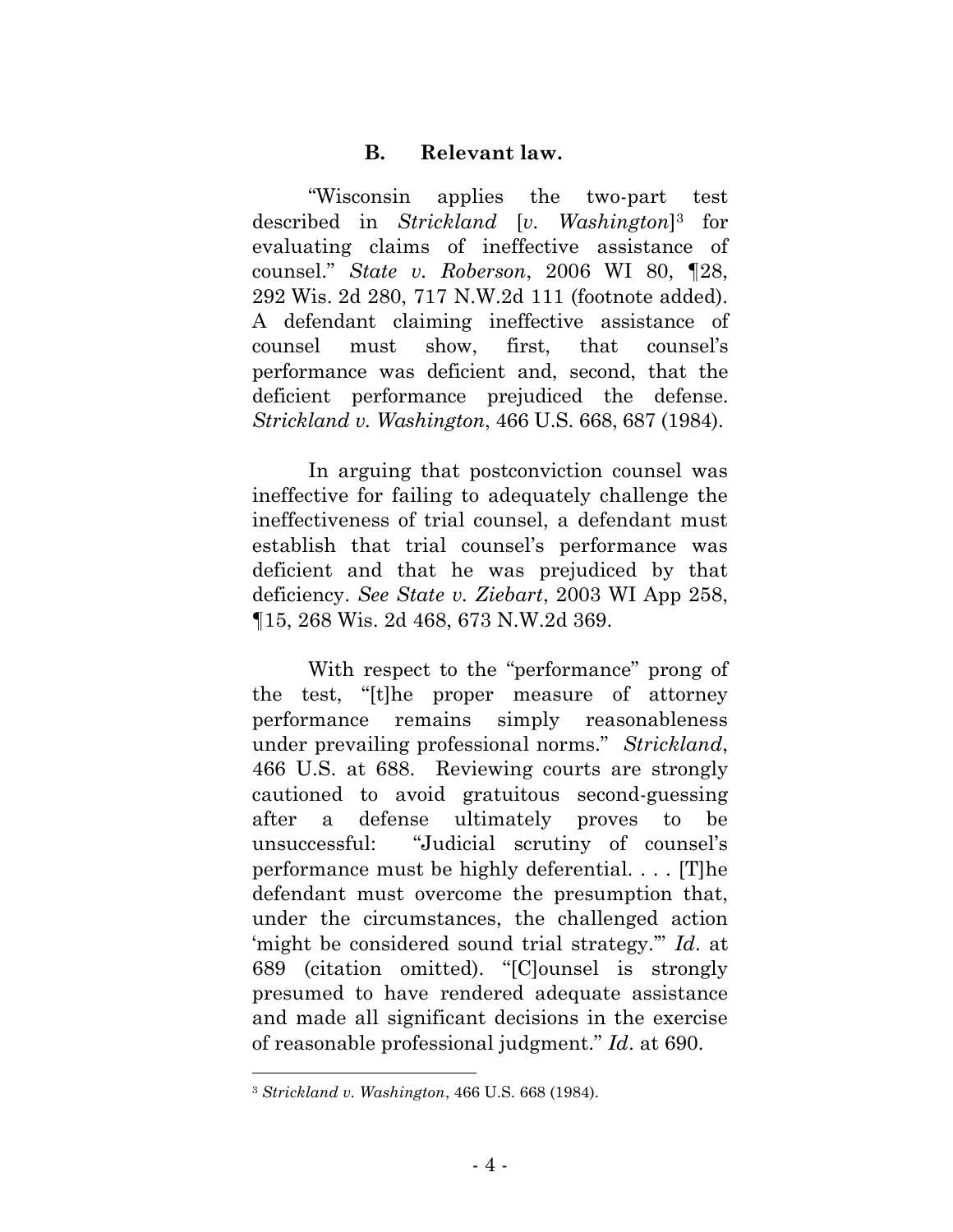With respect to the "prejudice" component of the test, the defendant must affirmatively prove that the alleged defects in counsel's performance "actually had an adverse effect on the defense." *Id.* at 693. The defendant cannot meet his burden by merely showing that the errors had "some conceivable effect on the outcome"; rather, he must show that "there is a reasonable probability that, but for counsel's unprofessional errors, the result of the proceeding would have been different." *Id*. at 693-94. A "reasonable probability" is a "probability sufficient to undermine confidence in the outcome." *Id*. at 694. It is the defendant's burden to show harm. *See State v. Anderson*, 2006 WI 77, ¶48, 291 Wis. 2d 673, 717 N.W.2d 74, *overruled on other grounds by State v. Alexander*, 2013 WI 70, 349 Wis. 2d 327, 833 N.W.2d 126.

A defendant's claim of ineffective assistance of counsel fails when he has not satisfied either prong of the two-part test. *See Strickland*, 466 U.S. at 697.

| $\mathbf{C}$ . | Hawthorne             | has            | not     |
|----------------|-----------------------|----------------|---------|
|                | shown                 | deficient      |         |
|                | performance           |                | or      |
|                | prejudice from any of |                |         |
|                | his                   | postconviction |         |
|                | counsel's             |                | alleged |
|                | errors.               |                |         |

Because Hawthorne must demonstrate trial counsel was ineffective in order to succeed on his claim that postconviction counsel was ineffective, the State sets forth its arguments on how Hawthorne has failed to demonstrate trial counsel's ineffectiveness. *See Ziebart*, 268 Wis. 2d 468, ¶15.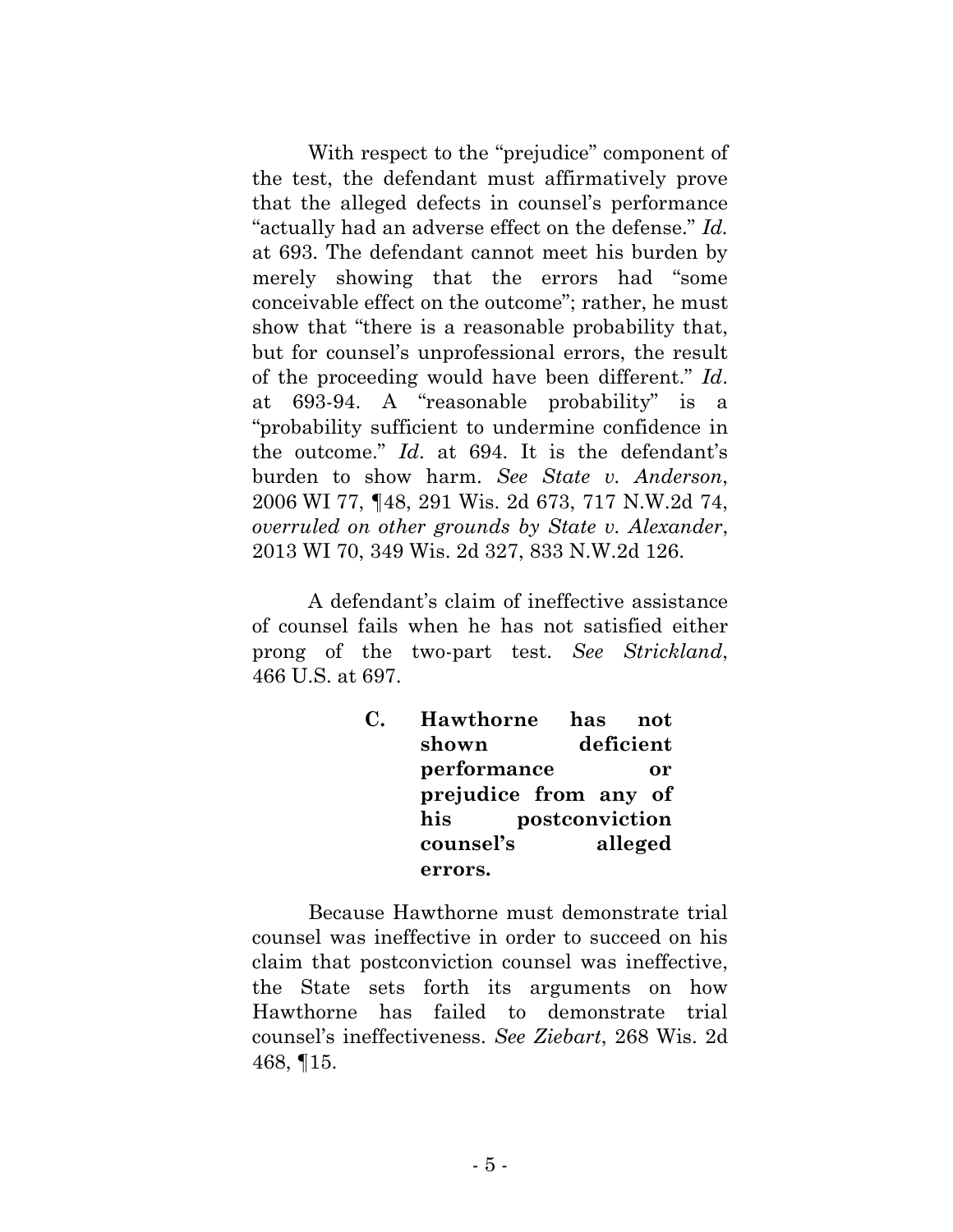## **1. Trial counsel's opening and closing statements.**

Hawthorne complains that his trial counsel erred in his remarks to the jury in his opening statement and during closing argument.<sup>4</sup> Hawthorne has shown no deficient performance or prejudice from trial counsel's performance in this regard.

Hawthorne complains that his trial counsel, Douglas Bihler, told the jury during his opening statement, "I can tell you that this trial is going to be mostly about the first degree recklessly endangering safety charge" and "[w]hat they're going to show or try to show is that based on some statements of others and based on some jail recordings, jail phone call recordings, that Mr. Hawthorne is guilty of first degree recklessly endangering safety"<sup>5</sup> (38:19).<sup>6</sup> Hawthorne argues that through these two statements Bihler somehow conveyed to the jury that he conceded that Hawthorne was guilty on the two witness tampering charges.<sup>7</sup> Further, Hawthorne argues that Bihler's closing argument, which pointed the

<sup>4</sup> Hawthorne's Br. at 8-10.

<sup>5</sup> Hawthorne's Br. at 9.

<sup>6</sup> All of the record cites are to the record in Case No. 2014AP1566 unless otherwise noted.

<sup>7</sup> Hawthorne's Br. at 9.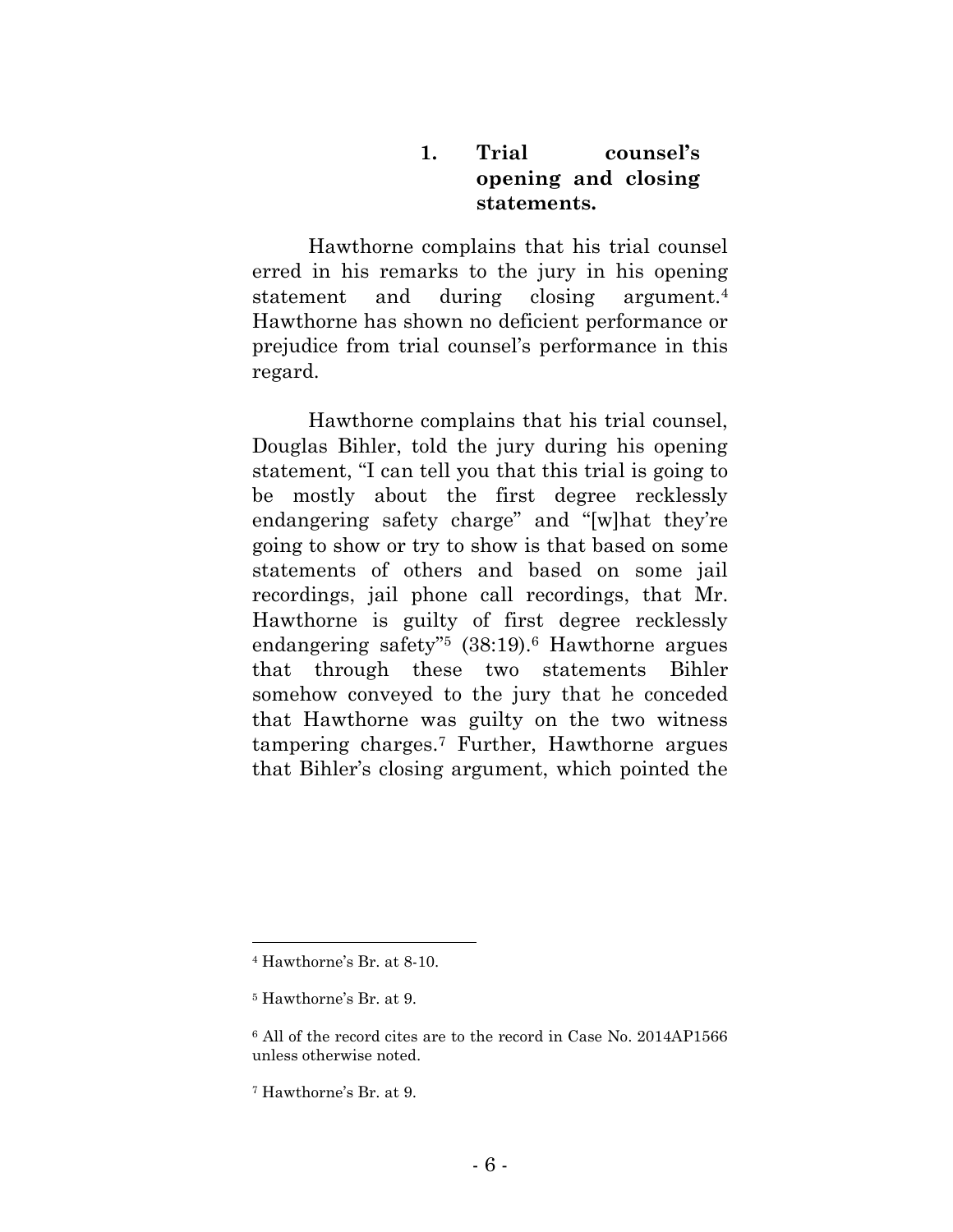jury to a photograph in support of Hawthorne's claim that he accidently shot the gun, operated as a "direct verdict" (40:31).<sup>8</sup> The State disagrees.

Bihler made his openings statements to the jury to set the case in context. It is not plausible to suggest that by simply informing the jury of what the State's case would show, Bihler conceded Hawthorne's guilt on any of the charges. And the State fails to understand Hawthorne's complaint regarding Bihler's closing argument. How could directing the jury to a photograph in support of Hawthorne's claim have been deficient performance or prejudicial?

Hawthorne has shown no prejudice from Bihler's statements. The evidence against him was overwhelming.

Milwaukee Police Detective Joseph McLin testified that he was dispatched to the hospital in April 2011, to meet Corneil Hawthorne, who had been shot in the leg (38:23-24). McLin testified that Corneil admitted that Hawthorne had shot him (38:37). McLin testified that he then met with Grace Hawthorne, Hawthorne and Corneil's mother, who told him that her sons had been arguing earlier that day (38:29-30).

McLin testified that Grace told him the following. Grace saw Hawthorne leave Corneil's basement bedroom holding a gun (38:30). Grace saw Hawthorne and Corneil continue arguing through a door (38:33). Grace saw Hawthorne outside with the gun in his hand (38:34). Grace tried to stop her sons from arguing, but when she

<sup>8</sup> Hawthorne's Br. at 9.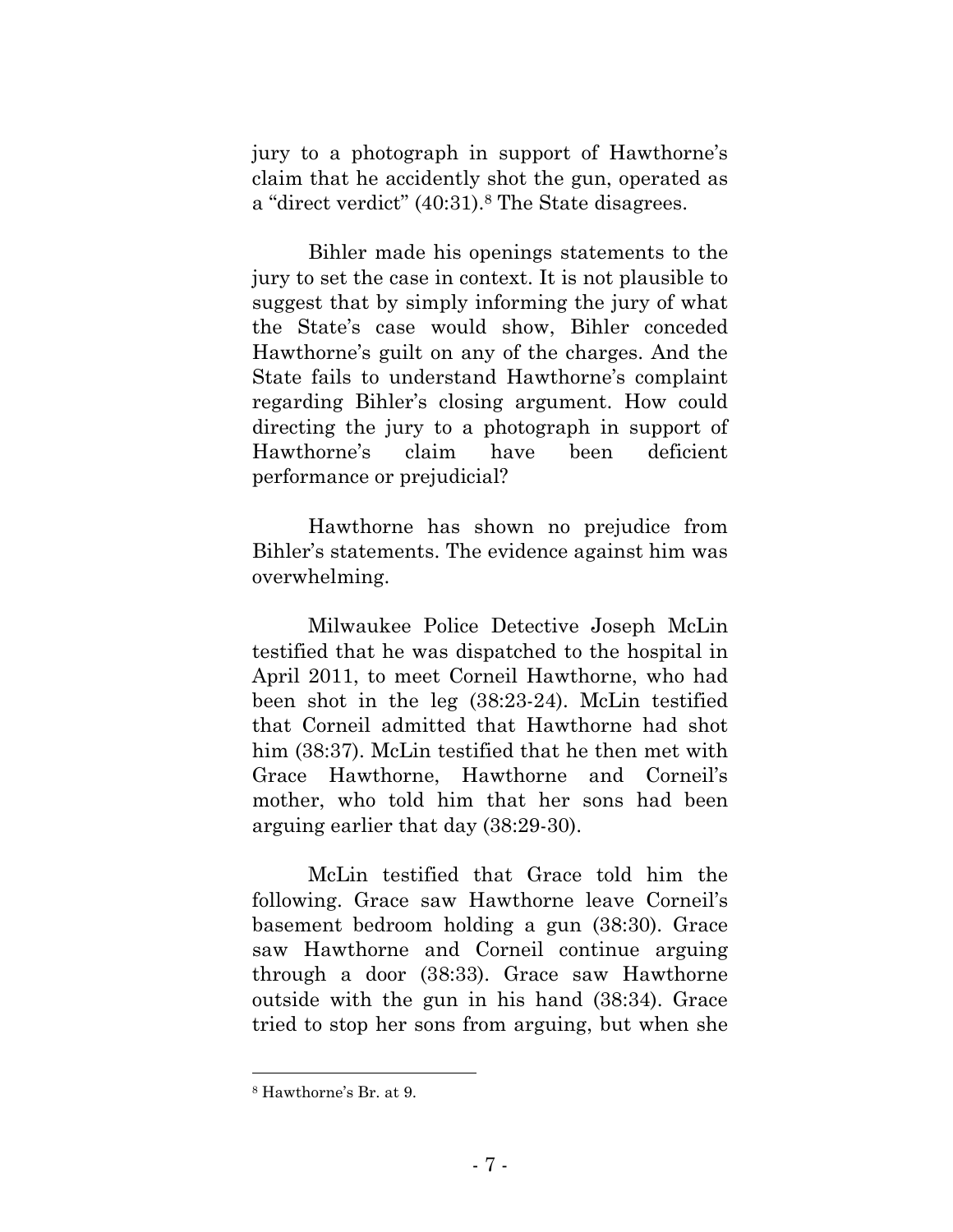could not stop them, she left the scene (38:34). Grace then heard a loud shot, returned to the scene and saw Corneil seated on the floor (38:34- 35). Grace saw Hawthorne then open the back door, still holding the gun (38:34-35). Hawthorne later told Grace that he had taken Corneil to the hospital for a "graze gunshot wound," and Hawthorne apologized to her for shooting his brother (38:36).

Anna Linden, an investigator in the District Attorney's office, testified that she listened to a telephone call from jail between Hawthorne and someone else in which Hawthorne told the listener to "make sure mom and DoNo don't come to court" (38:60-65). Grace also told Linden that she had learned from a neighbor that Hawthorne did not want Grace to go to court (38:66-67). Linden testified that Hawthorne also instructed Corneil not to come to court (38:67). Grace and Corneil did not appear at trial (37:45).

The evidence that Hawthorne was guilty of endangering safety and witness intimidation was overwhelming. Bihler's opening statements and closing argument were not deficient, and they certainly were not prejudicial. Thus, trial counsel was not ineffective.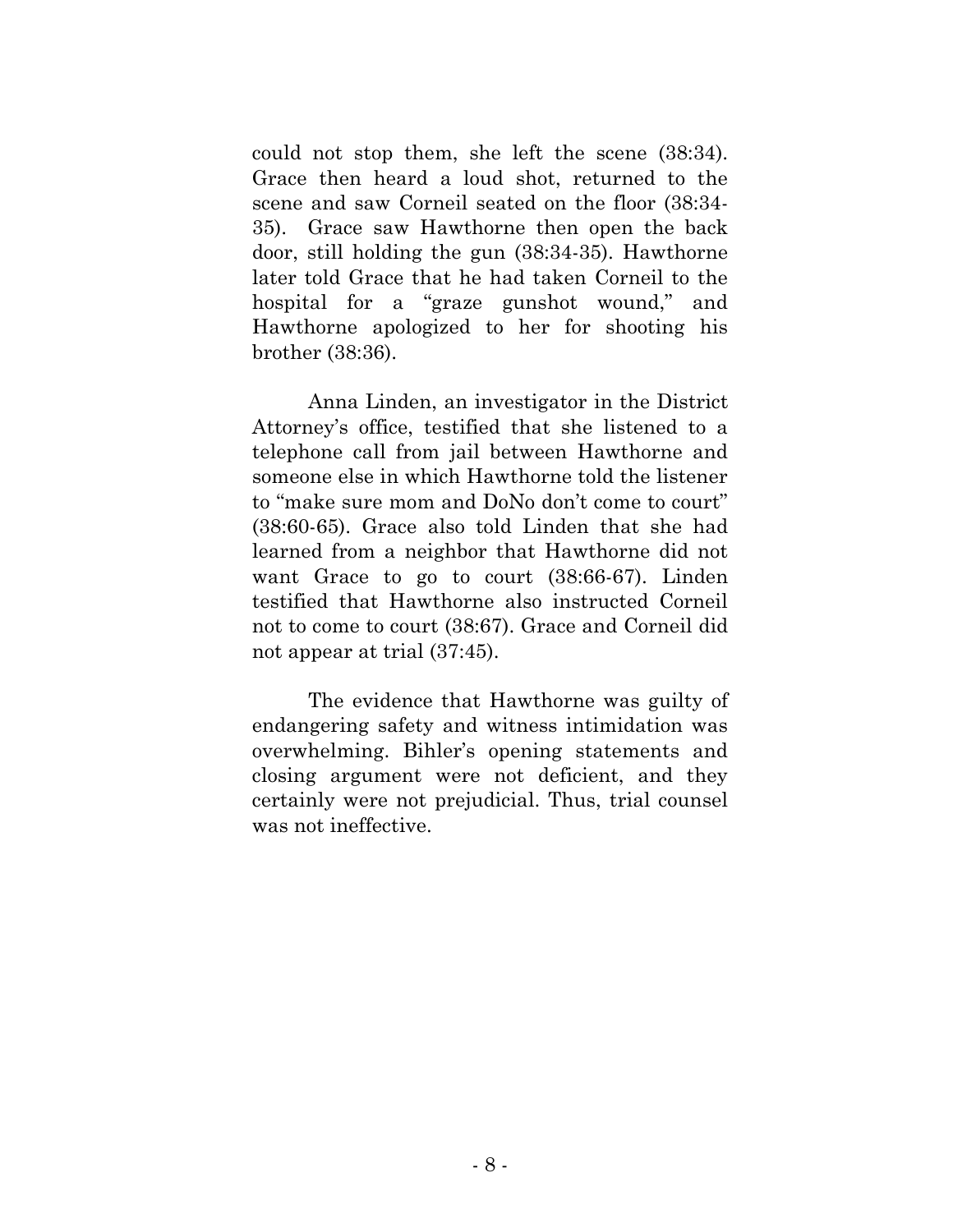## **2. Confrontation Clause.**

Hawthorne argues that trial counsel was ineffective for failing to challenge the hearsay evidence admitted under the forfeiture by wrongdoing doctrine as a violation of his right to confrontation.<sup>9</sup> Hawthorne argues the circuit court incorrectly ruled that he was procedurally barred from raising this claim because the claim was previously argued.<sup>10</sup> The State agrees with Hawthorne that the Confrontation Clause claim was not previously litigated, but disagrees that there is any merit to the claim.

"The forfeiture by wrongdoing doctrine is an exception to the Sixth Amendment's Confrontation Clause." *State v. Baldwin*, 2010 WI App 162, ¶34, 330 Wis. 2d 500, 794 N.W.2d 769 (footnote omitted). Under this exception, hearsay statements of a witness who does not testify at trial are admissible if the State proves by a preponderance of the evidence that: (1) the defendant prevented the witness from testifying; (2) the defendant intended to prevent the witness from testifying; (3) the witness is unavailable to testify because the State was unable to secure his presence by process or other reasonable means; and (4) the State made a good faith effort and exercised due diligence to secure the witness's presence. *Id.* ¶¶ 34-39, 46-50. Whether a witness

<sup>9</sup> Hawthorne's Br. at 10-11.

<sup>10</sup> Hawthorne's Br. at 10.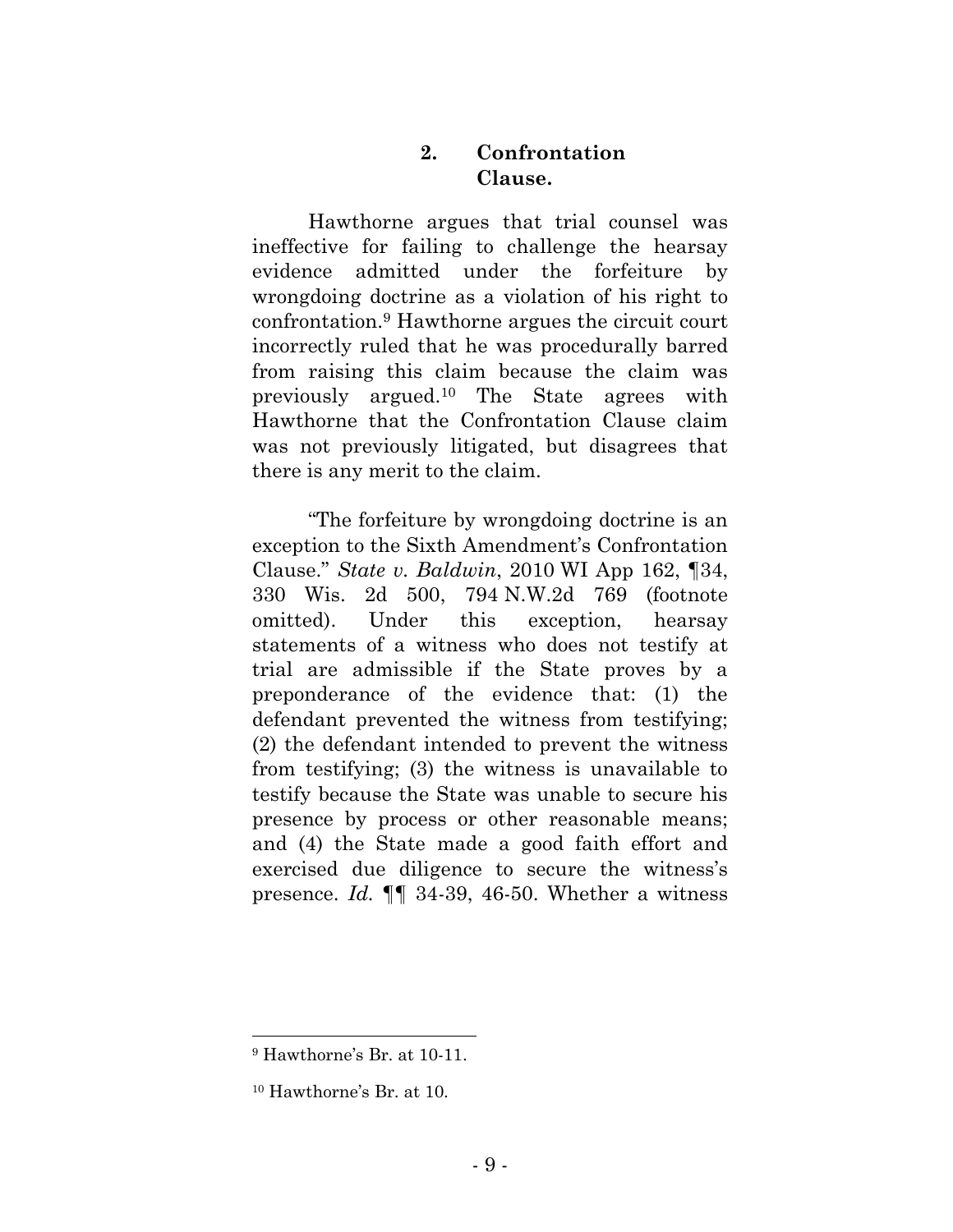is unavailable for confrontation purposes is a question of constitutional fact that the appellate court reviews de novo. *See State v. King*, 2005 WI App 224, ¶11, 287 Wis. 2d 756, 706 N.W.2d 181.

Here, the State met its burden to demonstrate that Hawthorne forfeited his confrontation right by wrongdoing. The State produced telephone records in which Hawthorne instructed Grace and Corneil not to show up for court (37:11-13, 15, 22). The court found that the State met its burden, concluding that "there is a great deal" of evidence against Hawthorne (37:42). The court stated,

On each call, the voice identifies himself as Royce, not a real common name. He –

The call is made from a location where the defendant was housed at the time of each call.

He has a great deal of factual information about this particular case, including the date of the prelim, and a – he talks about his mother, he talks about his brothers, he talks about the two of them cannot testify. They are the main witnesses in the case by the State against the defendant.

He talks about, you know, that the  $-$  a pressure that – that he is asking the people exert on them so that they don't come.

. . . .

But what we do have is a great deal of anger – and directed at two potential witnesses in this case.

He goes on and on about, fuckin' holler at them, make sure they don't come, make sure his ass doesn't come to court. If he do that, shit's gonna happen. Ain't nothing gonna happen to you if you don't come.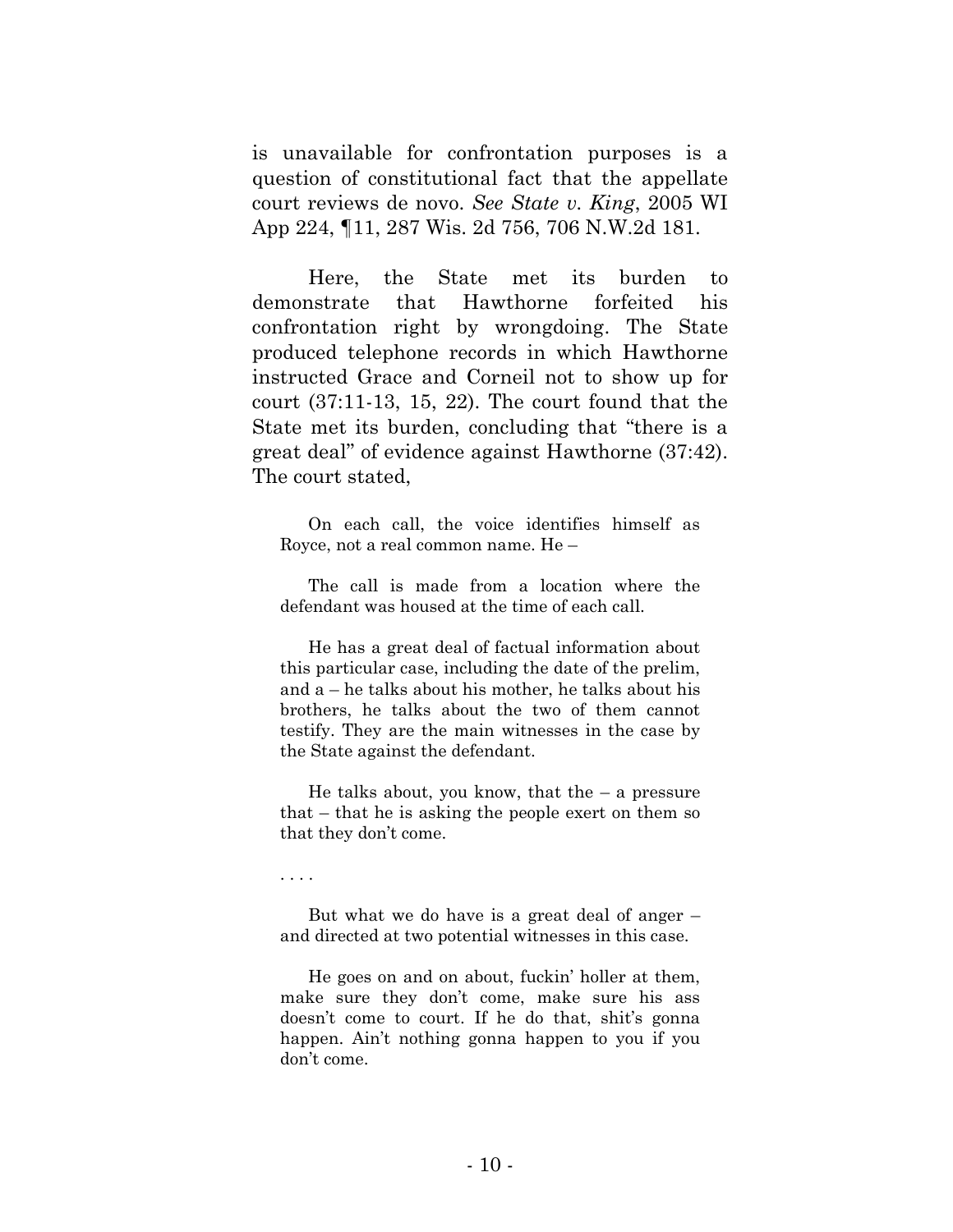You make sure they don't come to court. Go across the alley and holler at 'em, holler at 'em, holler at 'em. Do what a bitch is supposed to do. Tell my mama to do what a bitch is supposed to do.

The information is very coercive, it's very threatening. And it was meant to be. It wasn't a polite, nice conversation discussing what might happen if somebody doesn't come to court.

This was a directive. This is what you do. You do it right now, you do it right now, you do it right now.

#### $(37:42-45)$ .

. . . .

The State amply met its burden in demonstrating that Hawthorne forfeited his right to confrontation by wrongdoing. Had trial counsel objected on Confrontation Clause grounds, the objection would have been denied. Trial counsel cannot have been ineffective for failing to make a motion that would have been denied. *See State v. Toliver*, 187 Wis. 2d 346, 360, 523 N.W.2d 113 (Ct. App. 1994) (stating that an attorney is not deficient for failing to pursue a meritless claim); *In re Commitment of Taylor*, 2004 WI App 81, ¶17, 272 Wis. 2d 642, 679 N.W.2d 893 (stating that to show prejudice from his counsel's failure to make an objection, defendant must show a reasonable probability the objection would have been successful).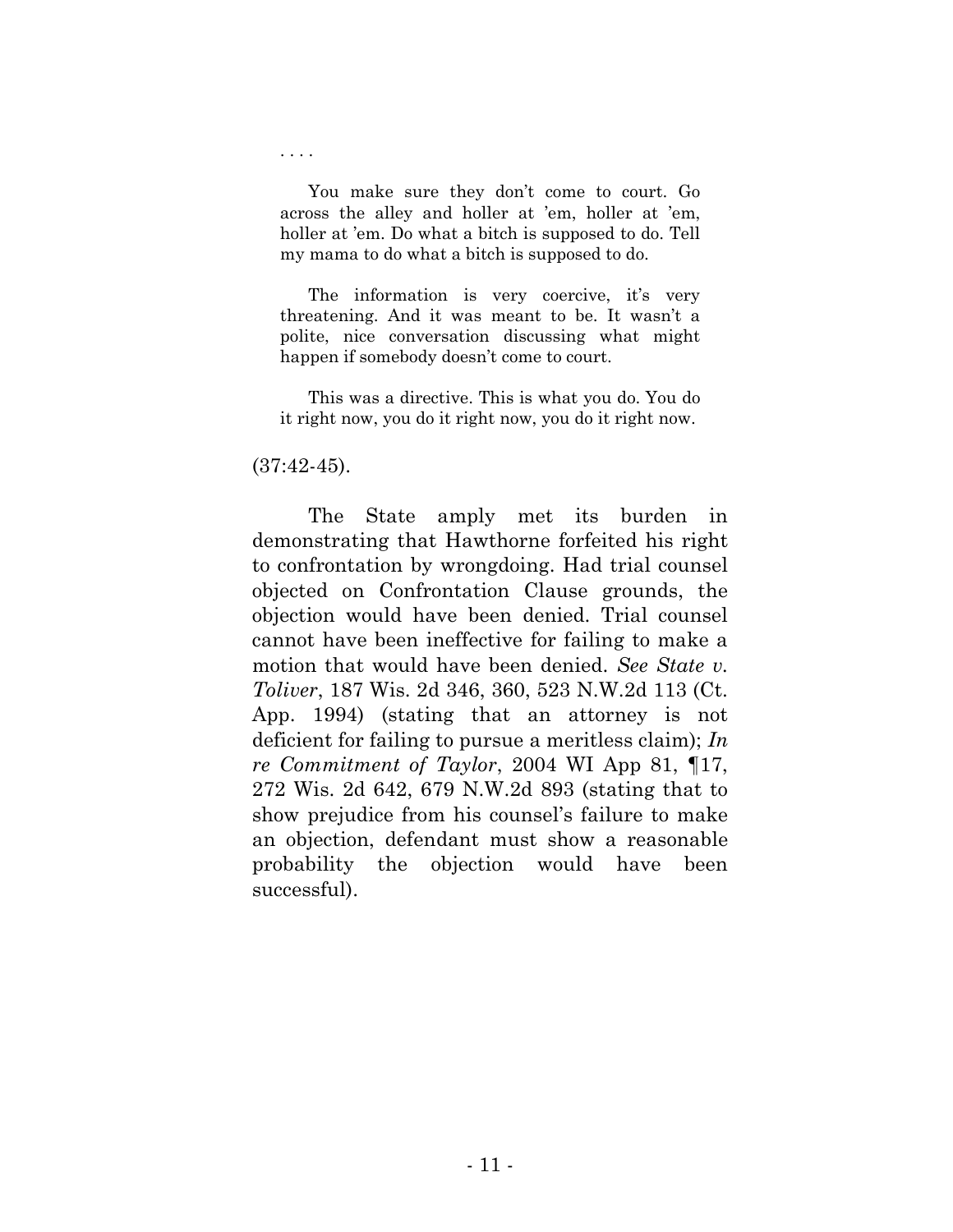#### **3. Cross-examination.**

Hawthorne argues that postconviction counsel should have argued that Bihler was ineffective for failing to ask McLin additional questions.<sup>11</sup>

The circuit court denied Hawthorne's claim as conclusory and undeveloped (71:7). In his Wis. Stat. § 974.06 motion, the sole argument Hawthorne made with regard to Bihler's allegedly deficient cross-examination of McLin was that "[t]rial counsel was ineffective for not asking Detective McLin more about the other person who was also in the victim's house at the time of the alleged shooting on cross-examination" (49:2). In his reply brief in the circuit court, Hawthorne offered more details, arguing that Bihler should have asked McLin about a "Mr. M" that he stated was mentioned in the police reports (68:7-8). In his brief in this court, Hawthorne puts forth additional questions Bihler should have asked McLin.<sup>12</sup>

Hawthorne's shifting reasoning on how counsel was ineffective in his cross-examination of McLin is problematic. Regardless, though, of whether the present incarnation of Hawthorne's claim has been forfeited or waived, his claims – in whatever form – are without merit. As shown *supra*, Hawthorne has shown no prejudice from counsel's cross-examination given the overwhelming evidence of his guilt.

<sup>11</sup> Hawthorne's Br. at 17-19.

<sup>12</sup> Hawthorne's Br. at 17-18.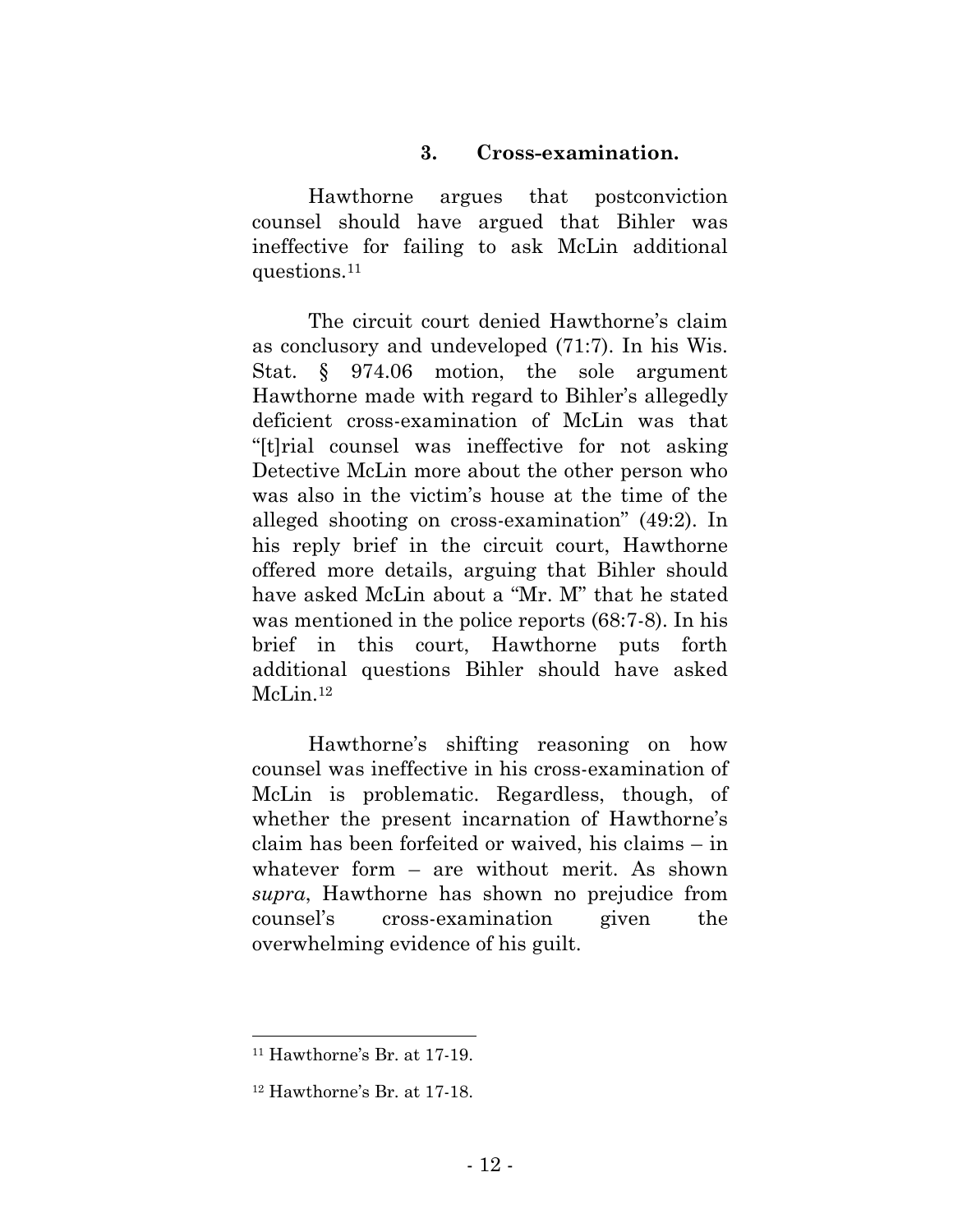## **4. Reasonable doubt instruction.**

Hawthorne argues that trial counsel should have objected to the standard jury instruction on the meaning of reasonable doubt and how the jury should arrive at its verdict.<sup>13</sup> Specifically, Hawthorne objects to the circuit court's instruction to the jury that it is "to search for the truth"  $(40:15).<sup>14</sup>$  Hawthorne argues that somehow this alleviated the State of its burden of proof.<sup>15</sup> The State disagrees.

The circuit court instructed the jury that in order to find Hawthorne guilty of first-degree recklessly endangering safety, it must find that the State proved the three elements of the crime beyond a reasonable doubt (40:7-8). The court instructed the jury in a similar manner with regard to witness intimidation (40:9-14). The court told the jury, "The law presumes every person charged with the commission of an offense to be innocent" (40:14). The court stated, "This presumption requires a finding of not guilty, unless in your deliberations you find it is overcome by evidence which satisfies you beyond a reasonable doubt that the defendant is guilty" (40:14). And the court told the jury, "The burden of establishing every fact necessary to constitute guilt is upon the State" (40:14). In addition, the court gave the jury the standard instruction on

<sup>13</sup> Hawthorne's Br. at 12.

<sup>14</sup> Hawthorne's Br. at 12.

<sup>15</sup> Hawthorne's Br. at 12.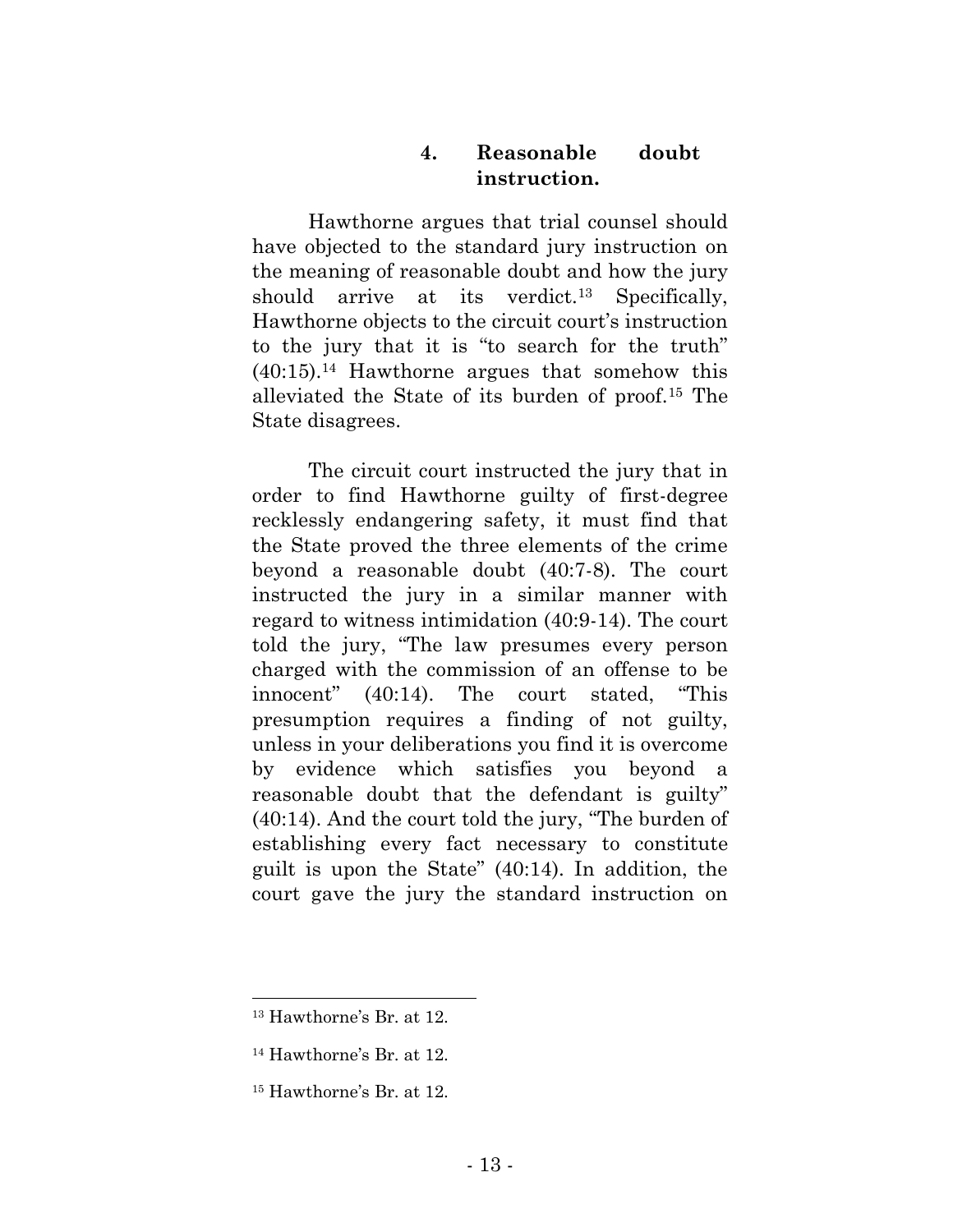reasonable doubt (40:15). Nowhere in the court's instructions did the court shift the burden of proof or eliminate the need for the jury to find guilt only when it found the State proved guilt beyond a reasonable doubt.

In sum, Hawthorne has not shown deficient performance or prejudice from Bihler's failure to object to the standard instructions given to the jury. *See Toliver*, 187 Wis. 2d at 360; *In re Commitment of Taylor*, 272 Wis. 2d 642, ¶17.

## **5. Amended information.**

Hawthorne argues that trial counsel should have objected to the amended information. Hawthorne argues that the amendment violated his right to due process.<sup>16</sup> Hawthorne is incorrect.

On the first day of trial, the State moved to amend the information to reflect that one count of witness intimidation concerned Grace and the other concerned Corneil (as opposed to both counts concerning Grace as the earlier information had stated) (39:5). Bihler did not object, stating that he thought it was simply a typographical error and that he and Hawthorne were not surprised by the corrected information (39:5). The court then granted the State's motion to amend (39:5).

Hawthorne has not shown deficiency or prejudice from counsel's failure to object to the amendment. There would have been no merit to any objection to the typographical correction, so that counsel was neither deficient nor was his

<sup>16</sup> Hawthorne's Br. at 13.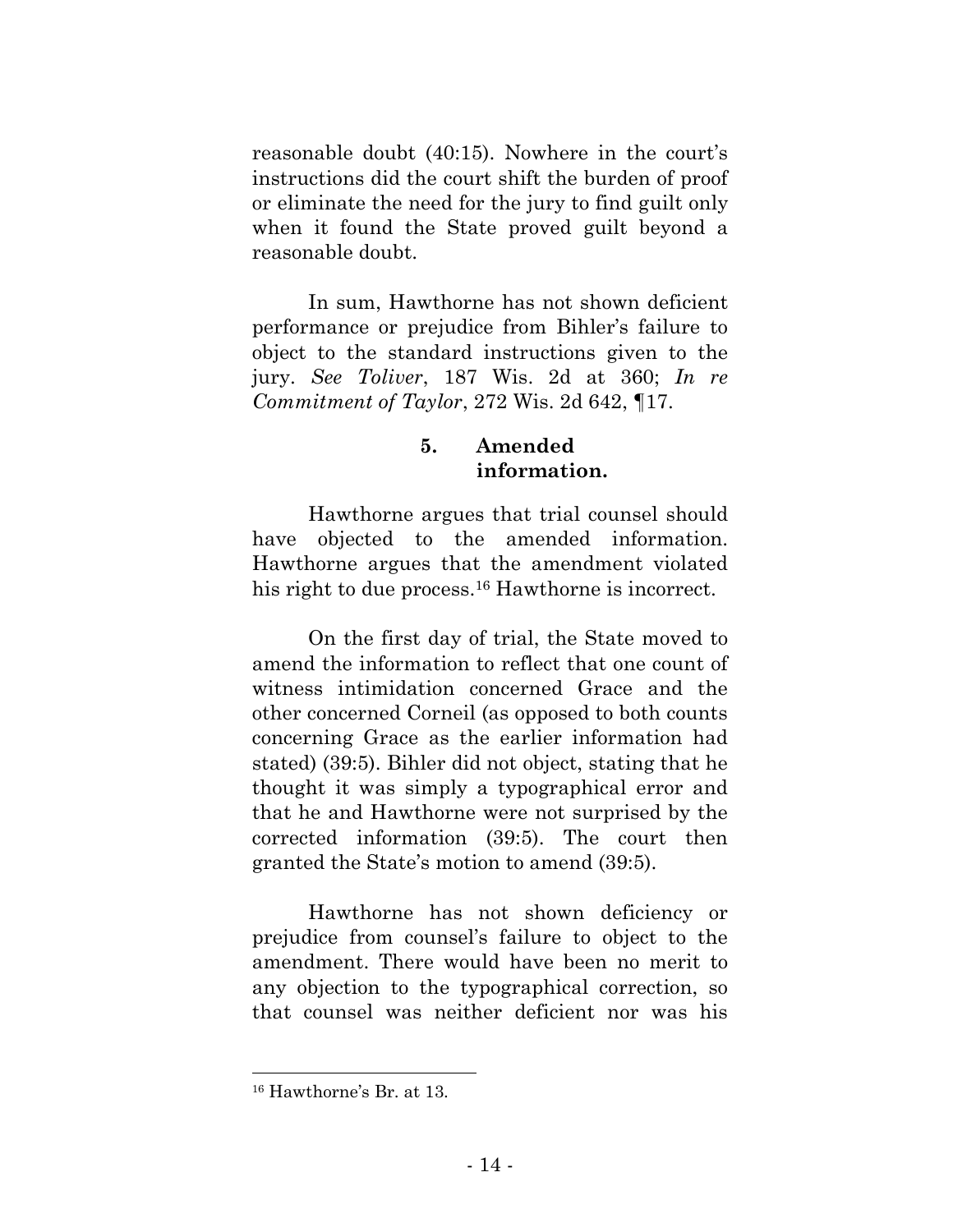decision prejudicial. *See Toliver*, 187 Wis. 2d at 360; *In re Commitment of Taylor*, 272 Wis. 2d 642,  $\P$ 17.

#### **6. Joinder.**

Hawthorne argues that trial counsel should have objected to the joinder of the charges.<sup>17</sup> He argues that the charges are not "inextricably intertwined that proof of one is impossible without proof of the other."<sup>18</sup> Hawthorne is wrong.

"[J]oinder [of charges] will be allowed in the interest of the public in promoting efficient judicial administration and court fiscal responsibility in conducting a trial on multiple counts in the absence of a showing of substantial prejudice." *State v. Hall*, 103 Wis. 2d 125, 141, 307 N.W.2d 289 (1981).

Here, the charge of recklessly endangering safety was clearly intertwined with the charges that Hawthorne intimidated Grace and Corneil from testifying against him on that charge. Without the recklessly endangering safety charge, there would have been no need for Hawthorne to dissuade his family from testifying. It is clear that the charges here were appropriate for joinder and counsel was not deficient for failing to oppose joinder. In addition, this is not the type of joinder from which a defendant can show prejudice. There is no danger here that the jury would have believed that because Hawthorne was guilty of victim intimidation, he was guilty of recklessly

<sup>17</sup> Hawthorne's Br. at 14-15.

<sup>18</sup> Hawthorne's Br. at 14.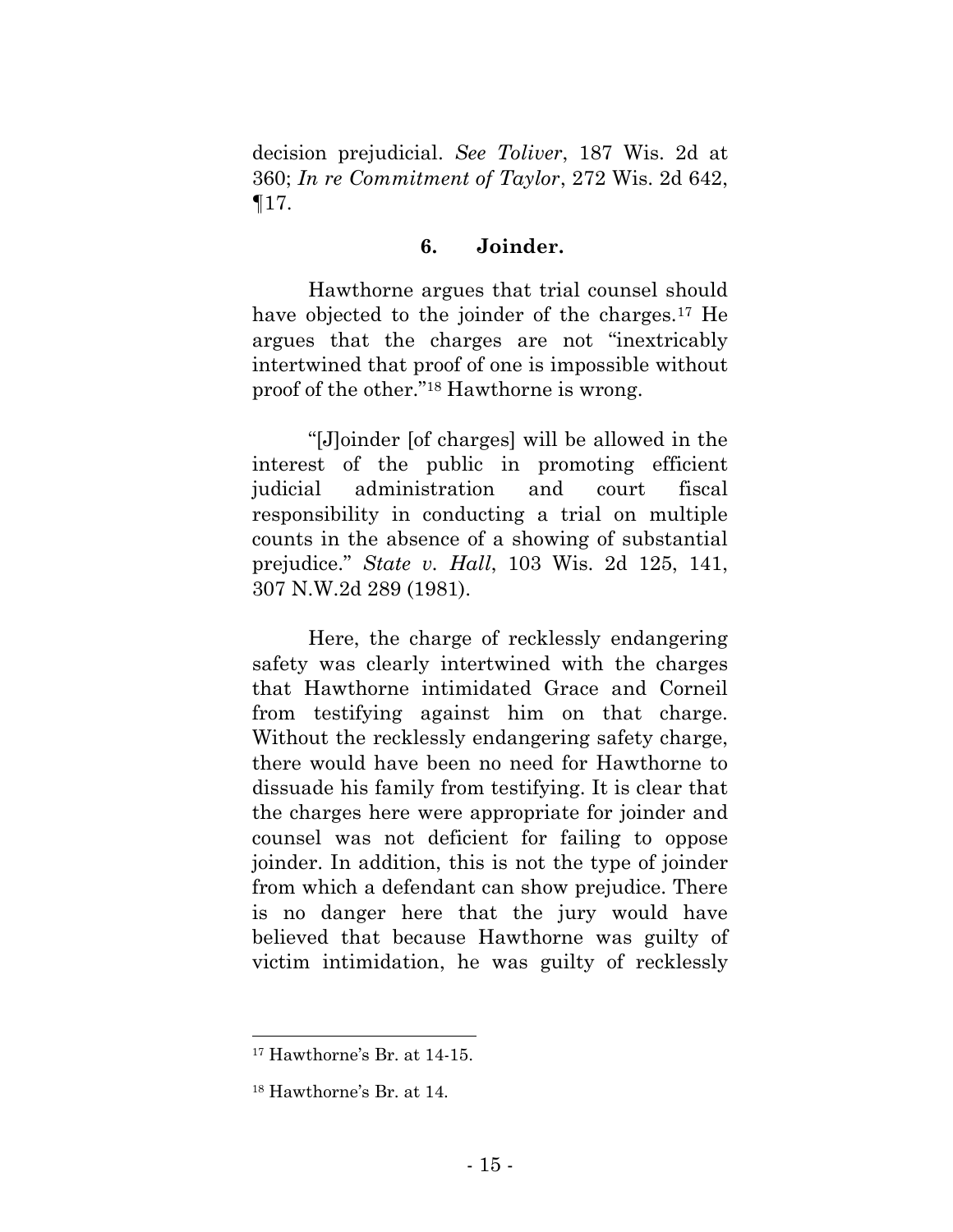endangering safety, or vice versa. Finally, as stated repeatedly, the evidence against Hawthorne was overwhelming. There was simply no prejudice.

## **7. Selective prosecution.**

Hawthorne also argues that counsel should have objected to the State's selective prosecution, reasoning that because the State charged him with witness intimidation, but not others who assisted him in intimidation, his equal protection rights were violated.<sup>19</sup> Hawthorne is mistaken.

There is no evidence of selective prosecution here. Any motion Bihler would have made in this regard would have been denied. An attorney cannot be ineffective, and a defendant cannot be prejudiced, by counsel's failure to seek relief that has no merit. *See Toliver*, 187 Wis. 2d at 360; *In re Commitment of Taylor*, 272 Wis. 2d 642, ¶17.

## **8. State's opening statement and closing argument.**

Hawthorne argues that the State's opening statement and closing argument were improper and that counsel should have objected to them.<sup>20</sup> Hawthorne is, again, wrong.

"[C]ounsel should be allowed considerable latitude in closing argument." *See State v. Wolff*, 171 Wis. 2d 161, 167, 491 N.W.2d 498 (Ct. App. 1992). "A prosecutor may comment on the

<sup>19</sup> Hawthorne's Br. at 15.

<sup>20</sup> Hawthorne's Br. at 16.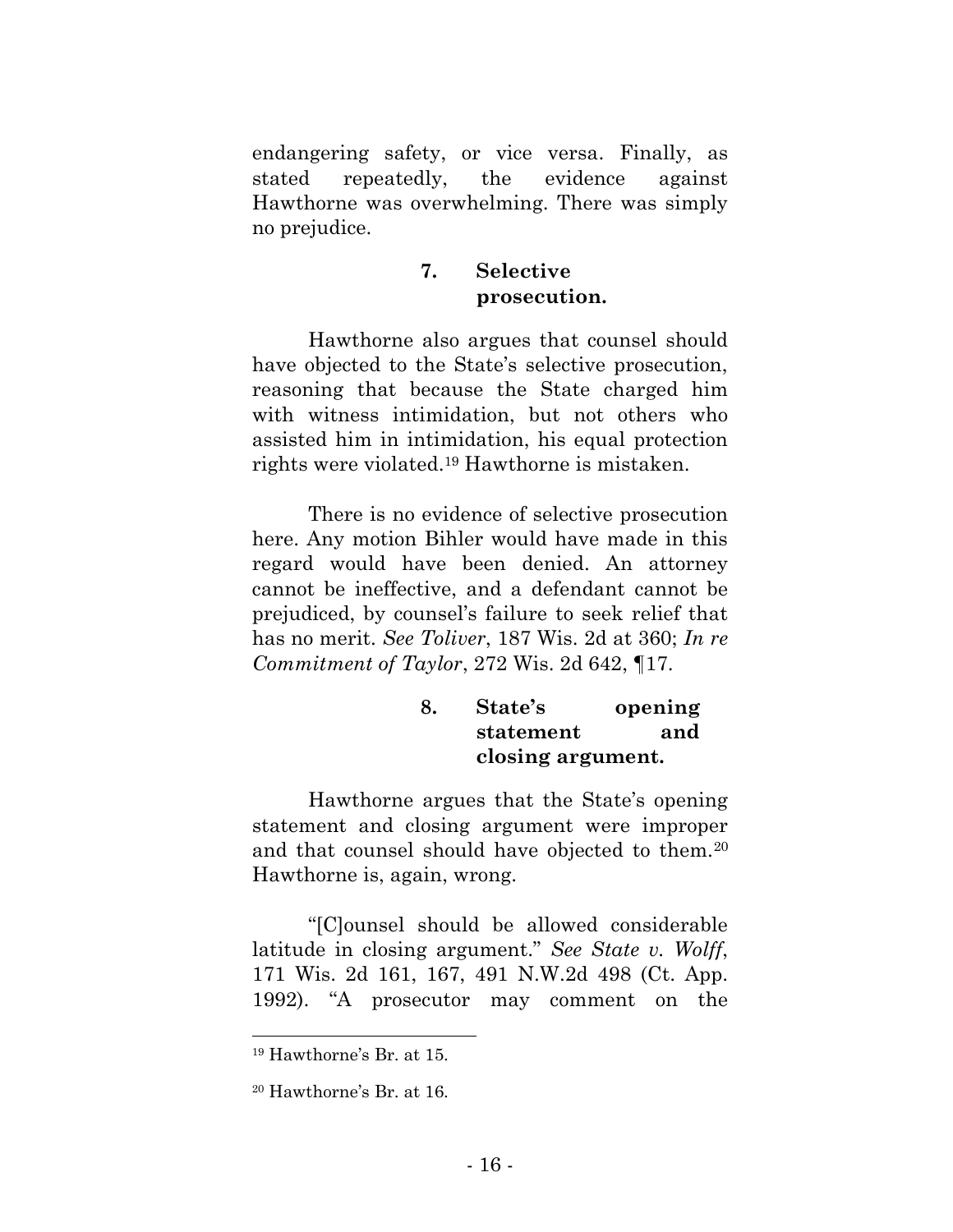evidence, argue to a conclusion from the evidence, and may state that the evidence convinces him or her and should convince the jury." *State v. Lammers*, 2009 WI App 136, ¶16, 321 Wis. 2d 376, 773 N.W.2d 463. Further, "[a] prosecutor may comment on the credibility of witnesses provided that comment derives from the evidence." *Id.* ¶24.

The State's opening statement, which Hawthorne says was "extremely improper,"<sup>21</sup> merely set forth what the State's evidence would show (38:13-18). Similarly, the State's closing argument did no more than what is allowed: a recitation of the evidence (40:17-25, 34-37). As stated repeatedly, counsel is not ineffective, and a defendant is not prejudiced, from counsel's failure to make a meritless objection. *See Toliver*, 187 Wis. 2d at 360; *In re Commitment of Taylor*, 272 Wis. 2d 642, ¶17. Because there would have been no merit to any objection to the State's opening statement and closing argument, counsel was not ineffective for not objecting to them.

#### **9. Redacted tapes.**

Hawthorne also appears to argue that trial counsel should have objected to the court's request that the State make the digital recording of the jail telephone calls "nicer" (37:48).<sup>22</sup> At the hearing on forfeiture by wrongdoing, the court requested that the State fix the recordings so that it would be easier for the jury to follow along with the transcript that had been prepared (37:48-50). The court told the State,

<sup>21</sup> Hawthorne's Br. at 16.

<sup>22</sup> Hawthorne's Br. at 20.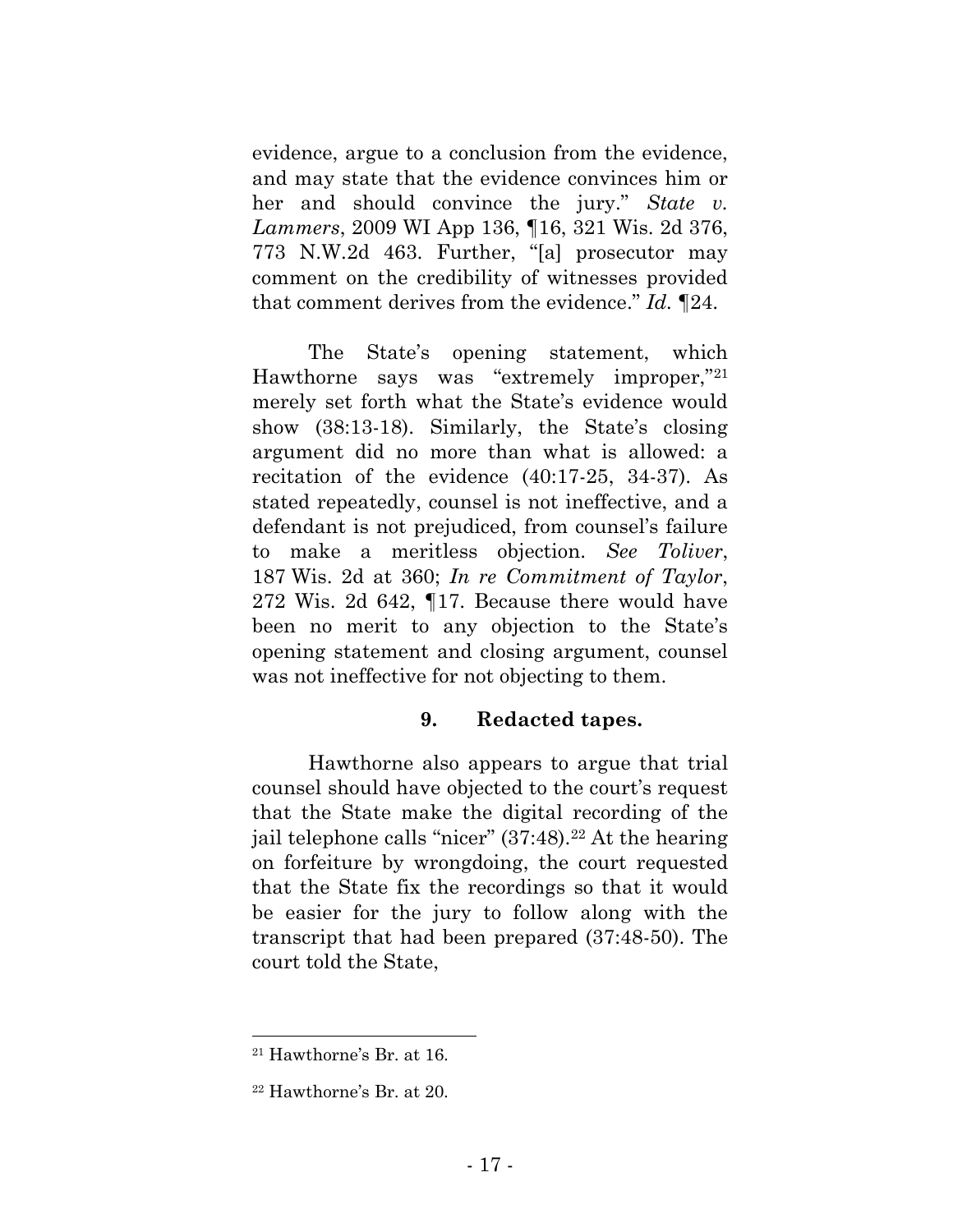And then, if you want to play  $-$  if you want to play the whole thing, so that they can hear it all in context, you're free to do so.... But there's no way the jury can follow your transcripts unless that's all they're listening to. They can't guess when it's starting, because it's total chaos on there.

#### (37:50).

Hawthorne has not explained why he believes counsel should have objected to the court's request. He states that the telephone calls had "exculpatory remarks" in them, but he does not say what the exculpatory remarks were.<sup>23</sup> Nor does he explain that the exculpatory remarks were excluded from the jury. His argument on this claim is undeveloped and should be rejected. *See State v. Pettit*, 171 Wis. 2d 627, 646, 492 N.W.2d 633 (Ct. App. 1992) (stating that the court "may decline to review issues inadequately briefed").

## **D. Hawthorne has not demonstrated appellate counsel was ineffective.**

Hawthorne's final arguments concern his claim that the court erroneously found that he forfeited his right to confront Grace and Corneil by wrongdoing.<sup>24</sup> Although Hawthorne does not specifically couch this claim in terms of ineffective assistance of appellate counsel, the State will treat them as such because otherwise they would be procedurally barred from review.

<sup>23</sup> Hawthorne's Br. at 20.

<sup>24</sup> Hawthorne's Br. at 21.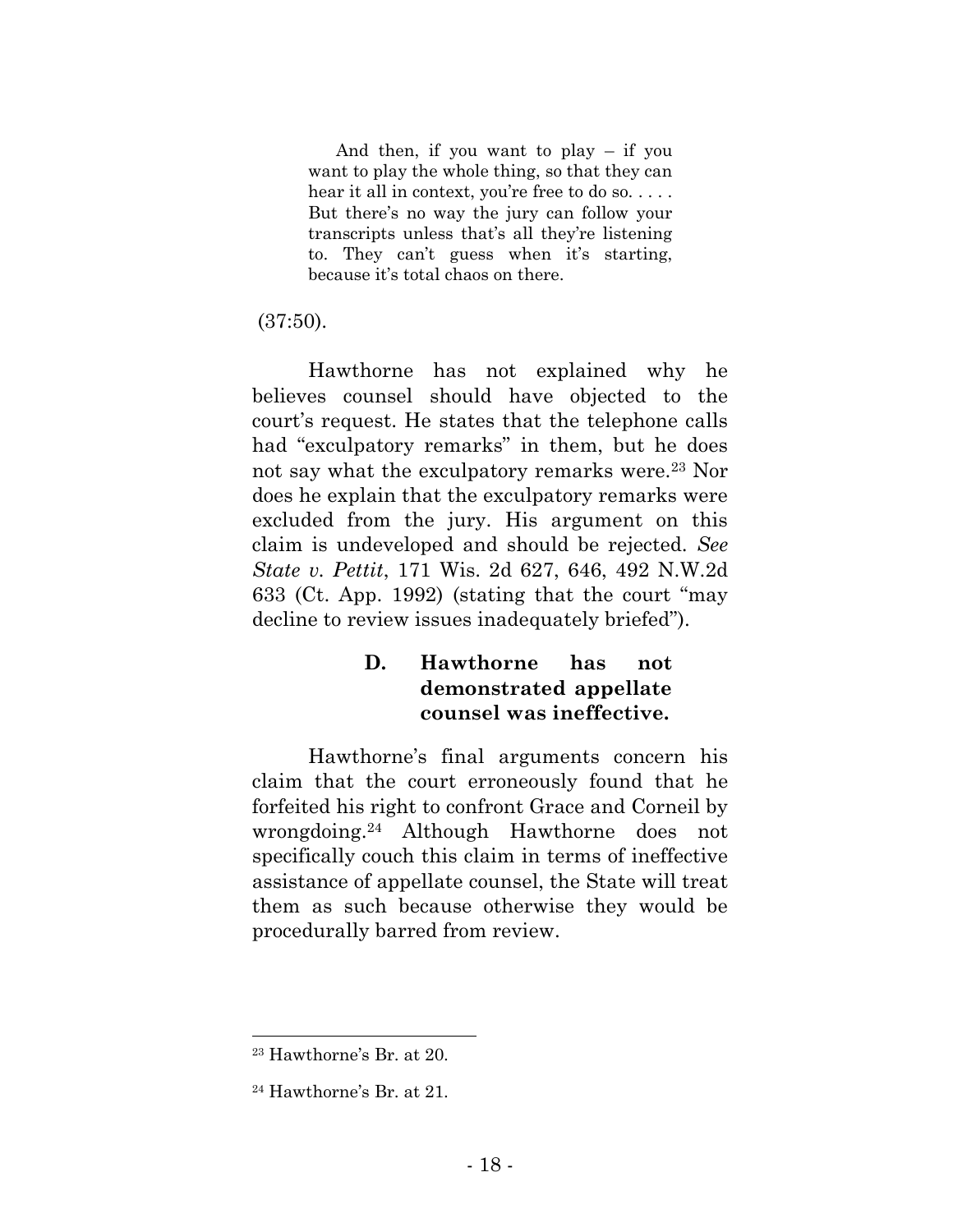In the trial court, counsel objected to the use of hearsay statements by the unavailable witnesses on the grounds that the voice on the recordings had not been sufficiently authenticated as Hawthorne's and that the State had not shown that Hawthorne's actions caused the witnesses not to appear (37:32-38). On appeal, Hawthorne abandoned these arguments and instead argued that the State had not made a sufficient showing that it had attempted to produce the witnesses for trial (44:2, 5). This court deemed Hawthorne's appellate argument forfeited, but also found the circuit court properly found the witnesses were unavailable (44:8-10).

Hawthorne has shown no prejudice from appellate counsel's abandonment of trial counsel's challenges to the hearsay evidence. As shown *supra*, the State satisfied its burden to prove the application of the forfeiture by wrongdoing exception to the hearsay evidence. Any appellate challenge to the court's finding on that ground would not have been successful. Thus, counsel cannot have been ineffective for failing to pursue a meritless claim. *See Toliver*, 187 Wis. 2d at 360.

Because Hawthorne has not shown any deficiency or prejudice from trial court's errors, he has necessarily not shown postconviction counsel was ineffective for failing to raise the issues related to trial counsel. In addition, Hawthorne has failed to demonstrate the ineffectiveness of appellate counsel.

\*\*\*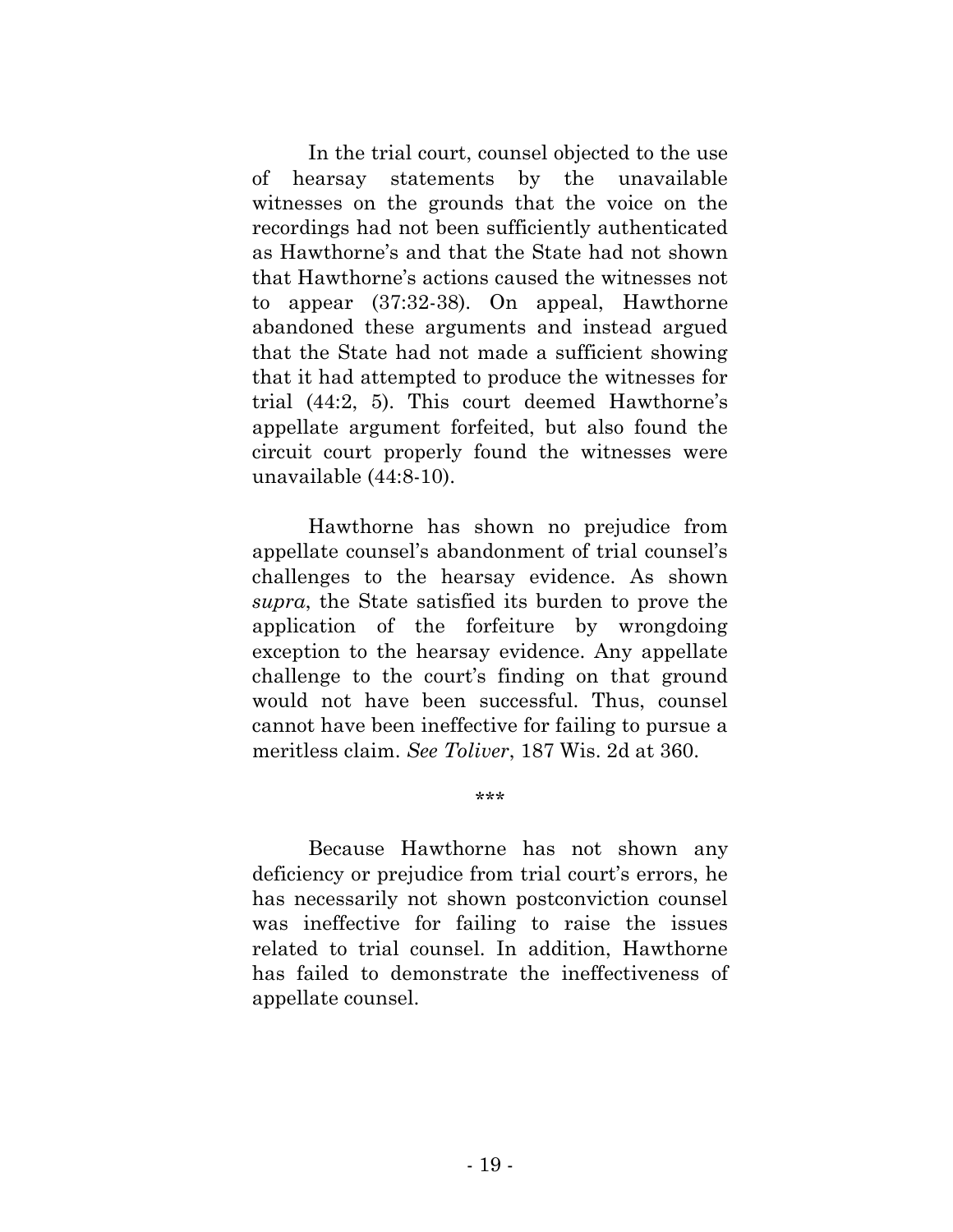#### **CONCLUSION**

For the foregoing reasons, the State respectfully requests this court affirm the decision and order of the circuit court.

Dated this 21st day of November, 2014.

Respectfully submitted,

J.B. VAN HOLLEN Attorney General

KATHERINE D. LLOYD Assistant Attorney General State Bar #1041801

Attorneys for Plaintiff-Respondent

Wisconsin Department of Justice Post Office Box 7857 Madison, Wisconsin 53707-7857 (608) 266-7323 (608) 266-9594 (Fax) lloydkd@doj.state.wi.us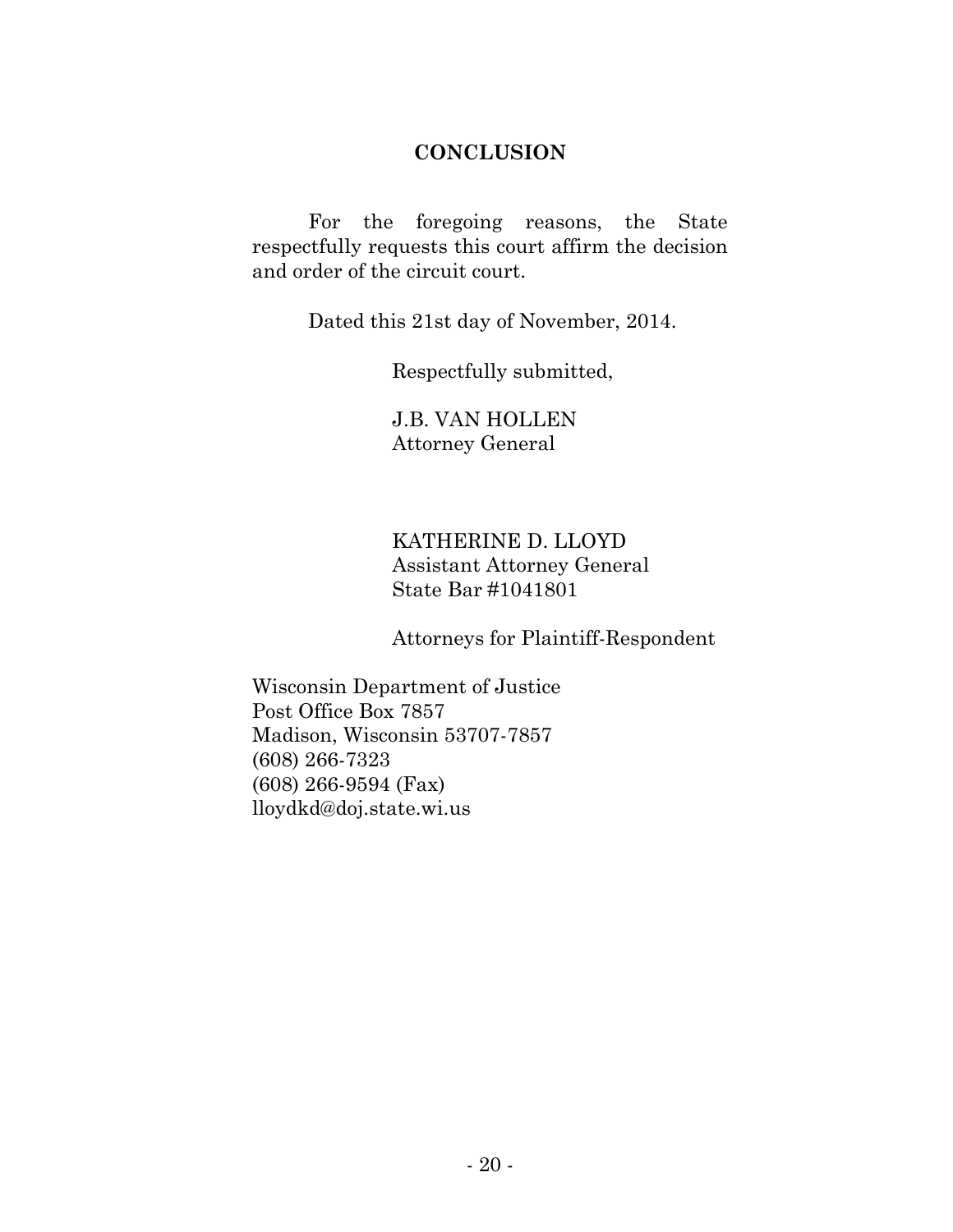#### CERTIFICATION

I hereby certify that this brief conforms to the rules contained in Wis. Stat. § 809.19(8)(b) and (c) for a brief produced with a proportional serif font. The length of this brief is 3,888 words.

Dated this 21st day of November, 2014.

Katherine D. Lloyd Assistant Attorney General

\_\_\_\_\_\_\_\_\_\_\_\_\_\_\_\_\_\_\_\_\_\_\_\_\_\_\_

## CERTIFICATE OF COMPLIANCE WITH WIS. STAT. § (RULE) 809.19(12)

I hereby certify that: I have submitted an electronic copy of this brief, excluding the appendix, if any, which complies with the requirements of Wis. Stat. § (Rule) 809.19(12).

I further certify that: This electronic brief is identical in content and format to the printed form of the brief filed as of this date.

A copy of this certificate has been served with the paper copies of this brief filed with the court and served on all opposing parties.

Dated this 21st day of November, 2014.

Katherine D. Lloyd Assistant Attorney General

\_\_\_\_\_\_\_\_\_\_\_\_\_\_\_\_\_\_\_\_\_\_\_\_\_\_\_